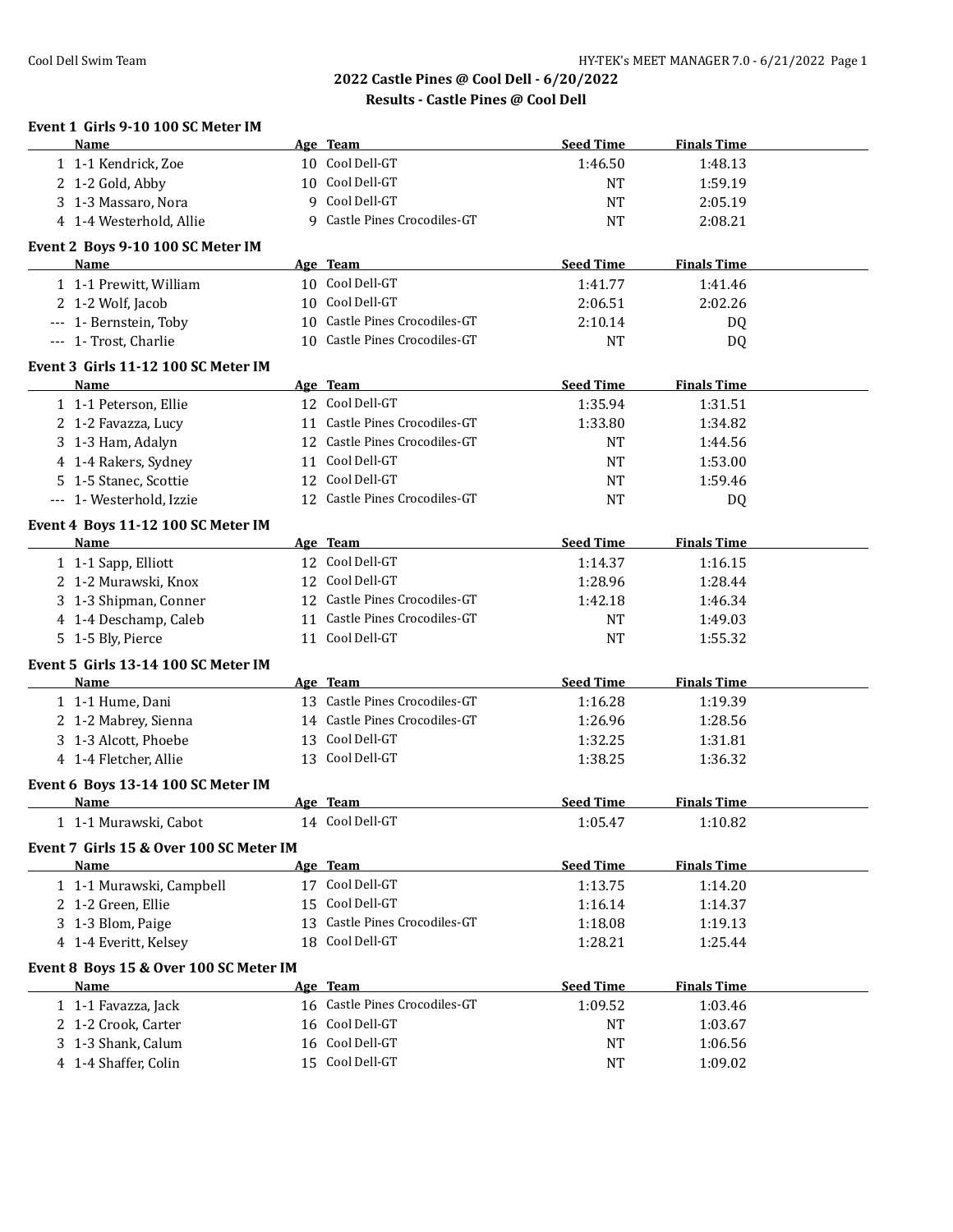# **(Event 8 Boys 15 & Over 100 SC Meter IM)**

|   | Name                                                         |    | Age Team                      | <b>Seed Time</b> | <b>Finals Time</b> |  |
|---|--------------------------------------------------------------|----|-------------------------------|------------------|--------------------|--|
|   | 5 1-5 Hume, Ben                                              |    | 16 Castle Pines Crocodiles-GT | 1:18.78          | 1:16.28            |  |
|   | Event 9 Girls 6 & Under 25 SC Meter Freestyle                |    |                               |                  |                    |  |
|   | Name                                                         |    | Age Team                      | <b>Seed Time</b> | <b>Finals Time</b> |  |
|   | 13 1-1 Kerber, Bella                                         |    | 6 Cool Dell-GT                | 1:06.22          | 49.38              |  |
|   | 14 1-2 Tracy, Abigail                                        | 6  | Castle Pines Crocodiles-GT    | 1:05.80          | 51.33              |  |
|   | 19 1-3 Frye, Josie                                           | 5  | Cool Dell-GT                  | 1:11.02          | 57.85              |  |
|   | 12 2-1 Bowers, Addie                                         | 6  | Castle Pines Crocodiles-GT    | 47.08            | 45.75              |  |
|   | 15 2-2 Stanec, Ginny                                         | 5. | Cool Dell-GT                  | 1:01.75          | 51.72              |  |
|   | 17 2-3 Walsh, Mallory                                        | 5. | Cool Dell-GT                  | 1:01.40          | 53.65              |  |
|   | 18 2-4 Morris, Kendall                                       | 6  | Castle Pines Crocodiles-GT    | 53.05            | 56.47              |  |
|   | 5 3-1 Mulchek, Abby                                          | 5. | Cool Dell-GT                  | 49.84            | 41.58              |  |
|   | 8 3-2 Carr, Abby                                             | 6  | Castle Pines Crocodiles-GT    | 40.48            | 43.94              |  |
|   | 9 3-3 Bly, Vivi                                              | 6  | Cool Dell-GT                  | 50.56            | 45.03              |  |
|   | 10 3-4 Ham, Aria                                             | 6  | Castle Pines Crocodiles-GT    | 39.75            | 45.11              |  |
|   | 11 3-5 Wolf, Hailey                                          | 5  | Cool Dell-GT                  | 49.44            | 45.44              |  |
|   | 16 3-6 Gerth, Stella                                         | 6  | Castle Pines Crocodiles-GT    | 46.12            | 53.20              |  |
|   | 1 4-1 Landwehr, Jane                                         | 6  | Cool Dell-GT                  | 31.39            | 29.95              |  |
|   | 2 4-2 Shank, Louise                                          | 6  | Cool Dell-GT                  | 36.27            | 34.19              |  |
|   | 3 4-3 Littmann, Amelia                                       | 6  | Castle Pines Crocodiles-GT    | 37.07            | 34.23              |  |
|   | 4 4-4 Fressola, Emma                                         | 6  | Castle Pines Crocodiles-GT    | 37.70            | 37.65              |  |
|   | 6 4-5 Loft, Anna                                             | 6  | Cool Dell-GT                  | 40.33            | 42.01              |  |
|   | 7 4-6 Cearlock, Olivia                                       | 6  | Castle Pines Crocodiles-GT    | 39.13            | 42.06              |  |
|   |                                                              |    |                               |                  |                    |  |
|   | Event 10 Boys 6 & Under 25 SC Meter Freestyle<br><b>Name</b> |    | Age Team                      | <b>Seed Time</b> | <b>Finals Time</b> |  |
|   | 5 1-1 Jennings, Jack                                         |    | 6 Cool Dell-GT                | 51.81            | 49.75              |  |
|   | 7 1-2 Kerber, James                                          | 6  | Cool Dell-GT                  | 1:01.37          | 54.52              |  |
|   | 1 2-1 Kendrick, Leo                                          | 5. | Cool Dell-GT                  | 39.66            | 38.65              |  |
|   | 2 2-2 Idleman, Griffin                                       | 6  | Castle Pines Crocodiles-GT    | 39.77            | 40.16              |  |
|   | 3 2-3 Jobe, Jackson                                          | 5  | Cool Dell-GT                  | 49.06            | 43.14              |  |
|   |                                                              | 6  | Cool Dell-GT                  | 37.84            | 48.01              |  |
|   | 4 2-4 Lucas, Jackson<br>6 2-5 Carollo, Anthony               | 5. | Castle Pines Crocodiles-GT    | 48.55            | 51.64              |  |
|   |                                                              |    |                               |                  |                    |  |
|   | Event 11 Girls 7-8 25 SC Meter Freestyle                     |    |                               |                  |                    |  |
|   | Name                                                         |    | Age Team                      | <b>Seed Time</b> | <b>Finals Time</b> |  |
|   | 21 1-1 Jobe, Peyton                                          | 8  | Cool Dell-GT                  | 42.50            | 37.46              |  |
|   | 23 1-2 Hardin, Riley                                         | 8  | Cool Dell-GT                  | 41.60            | 38.93              |  |
|   | 25 1-3 Collett, Lucy                                         | 7  | Cool Dell-GT                  | NT               | 41.20              |  |
|   | 12 2-1 Harris, Lolly                                         | 7  | Cool Dell-GT                  | 34.19            | 32.07              |  |
|   | 16 2-2 Timmermann, Ava                                       | 8  | Cool Dell-GT                  | 34.88            | 32.77              |  |
|   | 18 2-3 Hennessy, Gigi                                        | 7  | Cool Dell-GT                  | 34.94            | 33.66              |  |
|   | 20 2-4 Vaninger, Mabel                                       | 7  | Cool Dell-GT                  | 36.19            | 34.96              |  |
|   | 24 2-5 Pilkington, Brynn                                     | 8  | Cool Dell-GT                  | 38.63            | 40.03              |  |
|   | 5 3-1 Huber, Gigi                                            | 7  | Cool Dell-GT                  | 30.06            | 27.00              |  |
| 8 | 3-2 Patton, Keira                                            | 8  | Cool Dell-GT                  | 31.22            | 28.87              |  |
|   | 10 3-3 Prewitt, Caroline                                     | 7  | Cool Dell-GT                  | 30.39            | 30.83              |  |
|   | 11 3-4 Patton, Mary Rose                                     | 7  | Cool Dell-GT                  | 31.19            | 31.97              |  |
|   | 14 3-5 Seavey, Charlotte                                     | 8  | Cool Dell-GT                  | 30.68            | 32.18              |  |
|   | 19 3-6 Callahan, Annie                                       | 7  | Cool Dell-GT                  | 33.66            | 34.71              |  |
|   | 3 4-1 Cannes, Ruthie                                         | 7  | Cool Dell-GT                  | 27.72            | 24.40              |  |
|   | 6 4-2 Harris, Patsy                                          | 7  | Cool Dell-GT                  | 26.94            | 27.58              |  |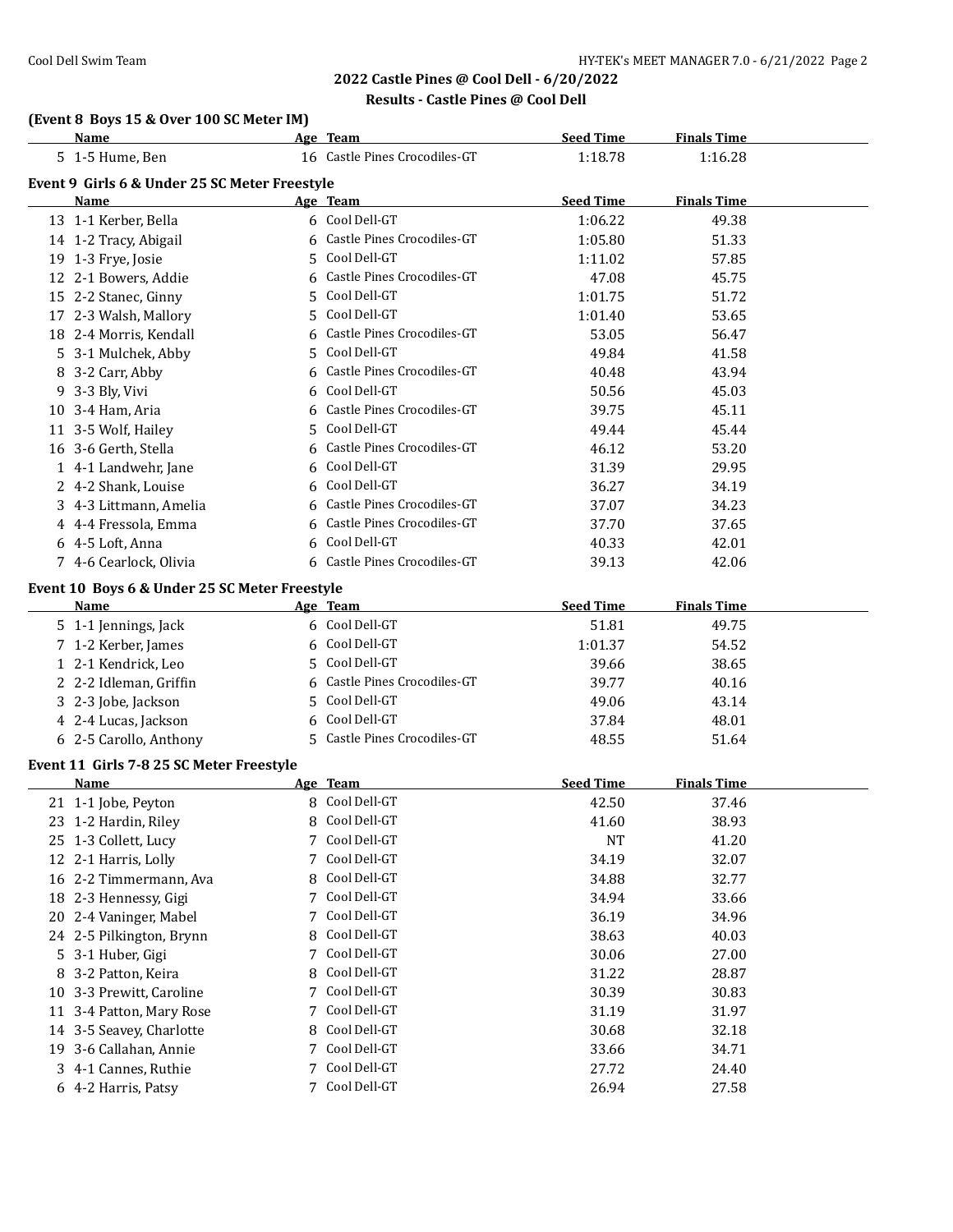### **Results - Castle Pines @ Cool Dell**

## **(Event 11 Girls 7-8 25 SC Meter Freestyle)**

| Name                   | Age Team                     | <b>Seed Time</b> | <b>Finals Time</b> |
|------------------------|------------------------------|------------------|--------------------|
| 9 4-3 Matusofsky, Lucy | 8 Cool Dell-GT               | 29.47            | 30.03              |
| 15 4-4 Groves, Evie    | 8 Castle Pines Crocodiles-GT | 32.91            | 32.57              |
| 17 4-5 Callen, Hattie  | 7 Castle Pines Crocodiles-GT | 37.33            | 33.63              |
| 26 4-6 Tracy, Amelia   | 8 Castle Pines Crocodiles-GT | 42.62            | 46.17              |
| 1 5-1 Marofske, Ana    | 8 Castle Pines Crocodiles-GT | 22.48            | 21.41              |
| 2 5-2 Fink, Peyton     | 7 Cool Dell-GT               | 23.95            | 23.70              |
| 4 5-3 Wolf, Avery      | 8 Cool Dell-GT               | 25.75            | 25.51              |
| 7 5-4 Haher, Abby      | 7 Cool Dell-GT               | 26.81            | 27.63              |
| 13 5-5 Soltow, Olivia  | 8 Castle Pines Crocodiles-GT | 32.29            | 32.13              |
| 22 5-6 Scott, Schae    | 7 Castle Pines Crocodiles-GT | 28.59            | 38.09              |

### **Event 12 Boys 7-8 25 SC Meter Freestyle**

|      | Name                     |   | Age Team                   | <b>Seed Time</b> | <b>Finals Time</b> |  |
|------|--------------------------|---|----------------------------|------------------|--------------------|--|
|      | 24 1-1 Walsh, Jacob      |   | 8 Cool Dell-GT             | 35.75            | 32.46              |  |
|      | 25 1-2 Hemenway, Andrew  | 7 | Cool Dell-GT               | 35.21            | 33.08              |  |
|      | 27 1-3 Martin, Declan    | 7 | Cool Dell-GT               | 43.62            | 37.57              |  |
|      | 28 1-4 Peterson, Ryan    | 7 | Cool Dell-GT               | 53.94            | 41.09              |  |
|      | 29 1-5 Genovese, John    | 7 | Cool Dell-GT               | 43.70            | 44.44              |  |
|      | 30 1-6 O'Blennis, Xavier | 8 | Cool Dell-GT               | 44.58            | 49.22              |  |
|      | 14 2-1 Walerius, Mavryk  | 7 | Cool Dell-GT               | 30.28            | 27.15              |  |
|      | 20 2-2 Schutte, Samson   | 7 | Cool Dell-GT               | 33.01            | 29.96              |  |
| 21   | 2-3 Hennessy, Jack       | 7 | Cool Dell-GT               | 33.50            | 31.65              |  |
| 22   | 2-4 Tuffli, Grant        | 7 | Cool Dell-GT               | 33.83            | 32.08              |  |
| 23   | 2-5 Callahan, Jack       | 8 | Cool Dell-GT               | 32.16            | 32.22              |  |
| 26   | 2-6 Werner, Owen         | 7 | Cool Dell-GT               | 34.71            | 33.53              |  |
| 13   | 3-1 Hicks, Bennett       | 8 | Cool Dell-GT               | 28.41            | 26.19              |  |
| 15   | 3-2 Gold, Jay            | 8 | Cool Dell-GT               | 27.18            | 27.46              |  |
|      | 16 3-3 Brandon, Crosby   | 8 | Cool Dell-GT               | 28.22            | 27.56              |  |
| 17   | 3-4 Schilling, Jake      | 8 | Cool Dell-GT               | 26.54            | 27.94              |  |
|      | 18 3-5 Massaro, Michael  | 7 | Cool Dell-GT               | 28.17            | 29.02              |  |
|      | 19 3-6 Kinamore, Lucas   | 7 | Cool Dell-GT               | 30.27            | 29.82              |  |
|      | 6 4-1 Deschamp, Sam      | 8 | Castle Pines Crocodiles-GT | 23.15            | 23.21              |  |
| 8    | 4-2 Mauzy, Johnny        | 8 | Cool Dell-GT               | 23.14            | 24.14              |  |
| 9    | 4-3 Kendrick, Elliot     | 8 | Cool Dell-GT               | 25.47            | 24.36              |  |
|      | 10 4-4 Heck, Logan       |   | Castle Pines Crocodiles-GT | 23.83            | 24.63              |  |
|      | 11 4-5 Sapp, Ben         | 7 | Cool Dell-GT               | 25.00            | 24.71              |  |
|      | 12 4-6 Schaeffer, Graham | 7 | Cool Dell-GT               | 25.12            | 25.75              |  |
|      | 1 5-1 Green, Henry       | 8 | Cool Dell-GT               | 21.26            | 20.34              |  |
|      | 2 5-2 Bowers, Jackson    | 8 | Castle Pines Crocodiles-GT | 20.54            | 21.27              |  |
|      | *3 5-3 Carr, Caleb       | 8 | Castle Pines Crocodiles-GT | 22.41            | 21.97              |  |
| $*3$ | 5-3 Heck, Tristan        | 8 | Castle Pines Crocodiles-GT | 21.35            | 21.97              |  |
|      | 5 5-5 Huber, Ted         | 8 | Cool Dell-GT               | 21.72            | 22.14              |  |
|      | 7 5-6 Lucas, Austin      | 7 | Cool Dell-GT               | 21.09            | 23.34              |  |

### **Event 13 Girls 9-10 25 SC Meter Freestyle**

| Name                            | Age Team        | <b>Seed Time</b> | <b>Finals Time</b> |  |
|---------------------------------|-----------------|------------------|--------------------|--|
| 5 1-1 Harris, Cecelia           | 9 Cool Dell-GT  | NT               | 21.69              |  |
| 7 1-2 Scott, Haley              | 9 Cool Dell-GT  | 27.08            | 23.37              |  |
| 10 1-3 Brandon, Maretta (Rhymes | 9 Cool Dell-GT  | 27.38            | 25.40              |  |
| 12 1-4 Kerber, Ali              | 9 Cool Dell-GT  | 27.62            | 26.75              |  |
| 15 1-5 Kerber, Caroline         | 10 Cool Dell-GT | 31.07            | 29.72              |  |
| 16 1-6 Horan, Addi              | 9 Cool Dell-GT  | 38.57            | 41.82              |  |
|                                 |                 |                  |                    |  |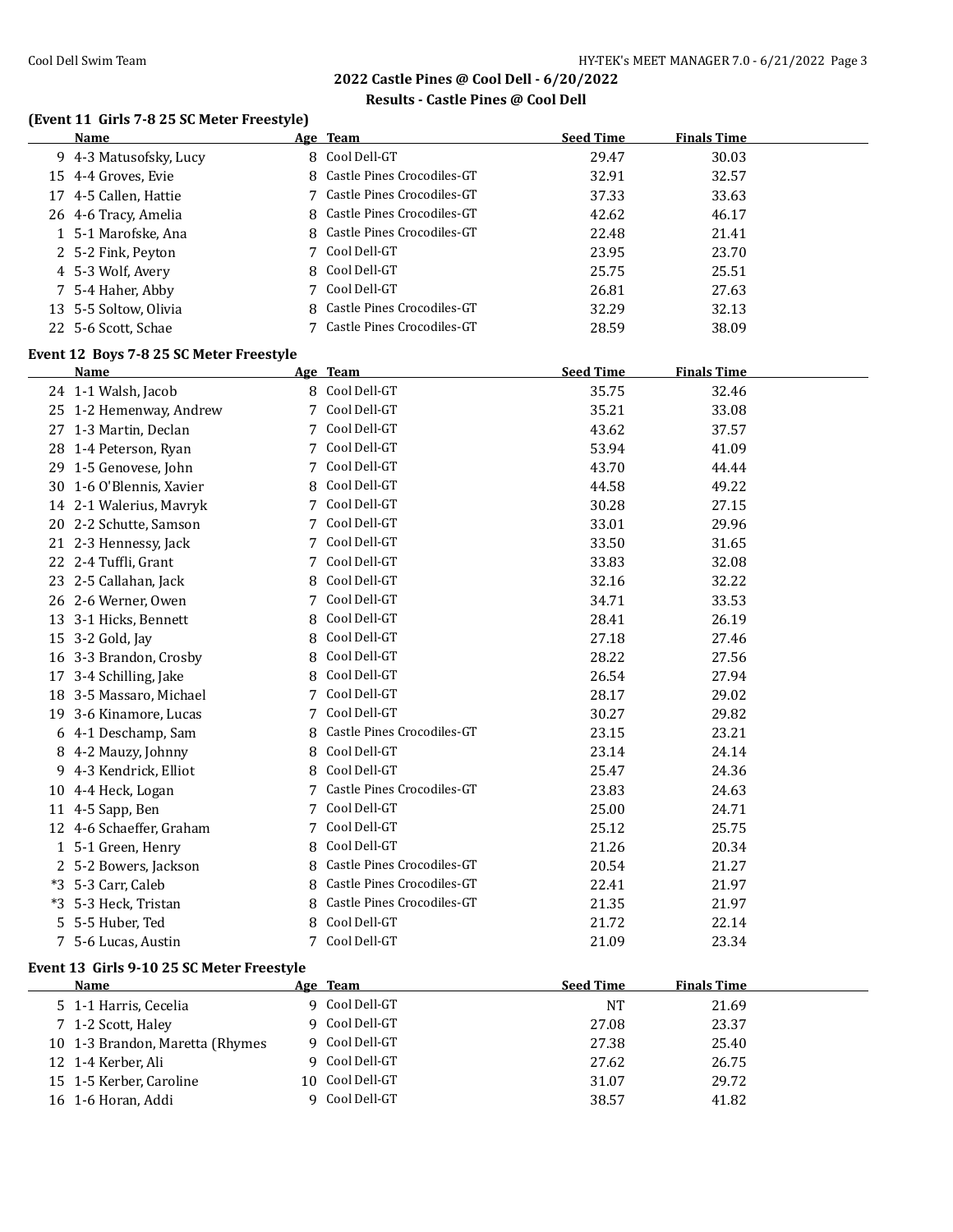### **Results - Castle Pines @ Cool Dell**

### **(Event 13 Girls 9-10 25 SC Meter Freestyle)**

| <b>Name</b>                                |                 | Age Team                      | <b>Seed Time</b> | <b>Finals Time</b> |  |
|--------------------------------------------|-----------------|-------------------------------|------------------|--------------------|--|
| 4 2-1 Schaeffer, Lila                      |                 | 9 Cool Dell-GT                | 22.13            | 21.15              |  |
| 6 2-2 Zlatic, Lily                         |                 | 9 Cool Dell-GT                | 23.27            | 23.33              |  |
| 8 2-3 Mulchek, Audrey                      |                 | 9 Cool Dell-GT                | 24.46            | 23.44              |  |
| 9 2-4 Zlatic, Anna                         | 9               | Cool Dell-GT                  | 23.97            | 23.76              |  |
| 11 2-5 Niksch, Ella                        |                 | 9 Cool Dell-GT                | 26.28            | 25.70              |  |
| 13 2-6 Vaninger, Luella                    |                 | 9 Cool Dell-GT                | 26.75            | 27.84              |  |
| 1 3-1 Victor, Morgan                       | 10              | Cool Dell-GT                  | 17.37            | 17.21              |  |
| *2 3-2 Weber, Brooklyn                     | 9               | Cool Dell-GT                  | 20.16            | 19.12              |  |
| *2 3-2 Johnston, Claire                    | 10 <sup>1</sup> | Cool Dell-GT                  | 18.77            | 19.12              |  |
| 14 3-4 Idleman, Avery                      |                 | 7 Castle Pines Crocodiles-GT  | 28.04            | 28.81              |  |
| Event 14 Boys 9-10 25 SC Meter Freestyle   |                 |                               |                  |                    |  |
| Name                                       |                 | Age Team                      | <b>Seed Time</b> | <b>Finals Time</b> |  |
| 11 1-1 Werner, Clayton                     |                 | 9 Cool Dell-GT                | 24.78            | 22.15              |  |
| 14 1-2 Hemenway, James                     |                 | 9 Cool Dell-GT                | 25.17            | 24.38              |  |
| 15 1-3 Schutte, Lucas                      |                 | 10 Cool Dell-GT               | 23.78            | 26.89              |  |
| 16 1-4 Harris, Ollie                       |                 | 10 Cool Dell-GT               | 29.51            | 32.20              |  |
| 4 2-1 Koertner, Clay                       |                 | 10 Castle Pines Crocodiles-GT | 22.16            | 19.48              |  |
| 7 2-2 Wolf, Jacob                          |                 | 10 Cool Dell-GT               | 21.13            | 21.06              |  |
| 8 2-3 Gianino, Lucas                       |                 | 10 Cool Dell-GT               | 21.94            | 21.51              |  |
| 10 2-4 Kinamore, Grayson                   |                 | 9 Cool Dell-GT                | 21.71            | 21.88              |  |
| 11 2-5 Wardlaw III, Trey                   |                 | 9 Cool Dell-GT                | 22.51            | 22.15              |  |
| 13 2-6 Hicks, James                        |                 | 10 Cool Dell-GT               | 22.63            | 22.56              |  |
| 1 3-1 Landwehr, Sam                        |                 | 10 Cool Dell-GT               | 17.88            | 18.26              |  |
| 2 3-2 Mauzy, Luke                          |                 | 9 Cool Dell-GT                | 19.46            | 18.83              |  |
| 3 3-3 Cearlock, Max                        |                 | 10 Castle Pines Crocodiles-GT | 21.46            | 19.16              |  |
| 5 3-4 Trost, Charlie                       |                 | 10 Castle Pines Crocodiles-GT | 19.29            | 19.63              |  |
| 6 3-5 Rudroff, Luke                        |                 | 9 Cool Dell-GT                | 19.41            | 19.83              |  |
| 9 3-6 Lay, Zachary                         |                 | 9 Castle Pines Crocodiles-GT  | 20.95            | 21.52              |  |
| Event 15 Girls 11-12 50 SC Meter Freestyle |                 |                               |                  |                    |  |
| Name                                       |                 | Age Team                      | <b>Seed Time</b> | <b>Finals Time</b> |  |
| 7 1-1 Gianino, Kate                        |                 | 12 Cool Dell-GT               | 42.63            | 40.50              |  |
| 11 1-2 Zlatic, Meg                         |                 | 11 Cool Dell-GT               | 42.27            | 43.22              |  |
| 12 1-3 Weyers, Lucia                       |                 | 12 Cool Dell-GT               | 43.48            | 43.37              |  |

 1-4 Faughn, Millie 12 Castle Pines Crocodiles-GT 47.95 44.82 1-5 Crawford, Zoe 11 Castle Pines Crocodiles-GT 1:06.86 1:05.96 --- 1- Wardlaw, Lillian 12 Cool Dell-GT 48.31 DQ 2-1 Potthast, Clara 12 Cool Dell-GT 37.02 36.33 8 2-2 Walerius, Maelyn 12 Cool Dell-GT 42.07 41.58 9 2-3 Koehler, Evie 12 Castle Pines Crocodiles-GT 40.69 41.75<br>
12 Cool Dell-GT 41.70 41.95 2-4 Adams, Julia 12 Cool Dell-GT 41.70 41.95 2-5 Koehler, Elaina 12 Castle Pines Crocodiles-GT 43.48 47.00 2-6 Theodorou, Lydia 11 Castle Pines Crocodiles-GT 45.68 49.69 3-1 McCool, Campbell 12 Cool Dell-GT 32.46 32.96 3-2 Peterson, Ellie 12 Cool Dell-GT 35.14 34.95 3-3 Rudroff, Allie 11 Cool Dell-GT 35.57 35.64 4 3-4 Thompson, Ashlyn 12 Castle Pines Crocodiles-GT 38.53 36.31 3-5 Stremlau, Emma 11 Castle Pines Crocodiles-GT 39.80 38.78 3-6 Favazza, Lucy 11 Castle Pines Crocodiles-GT 35.70 45.90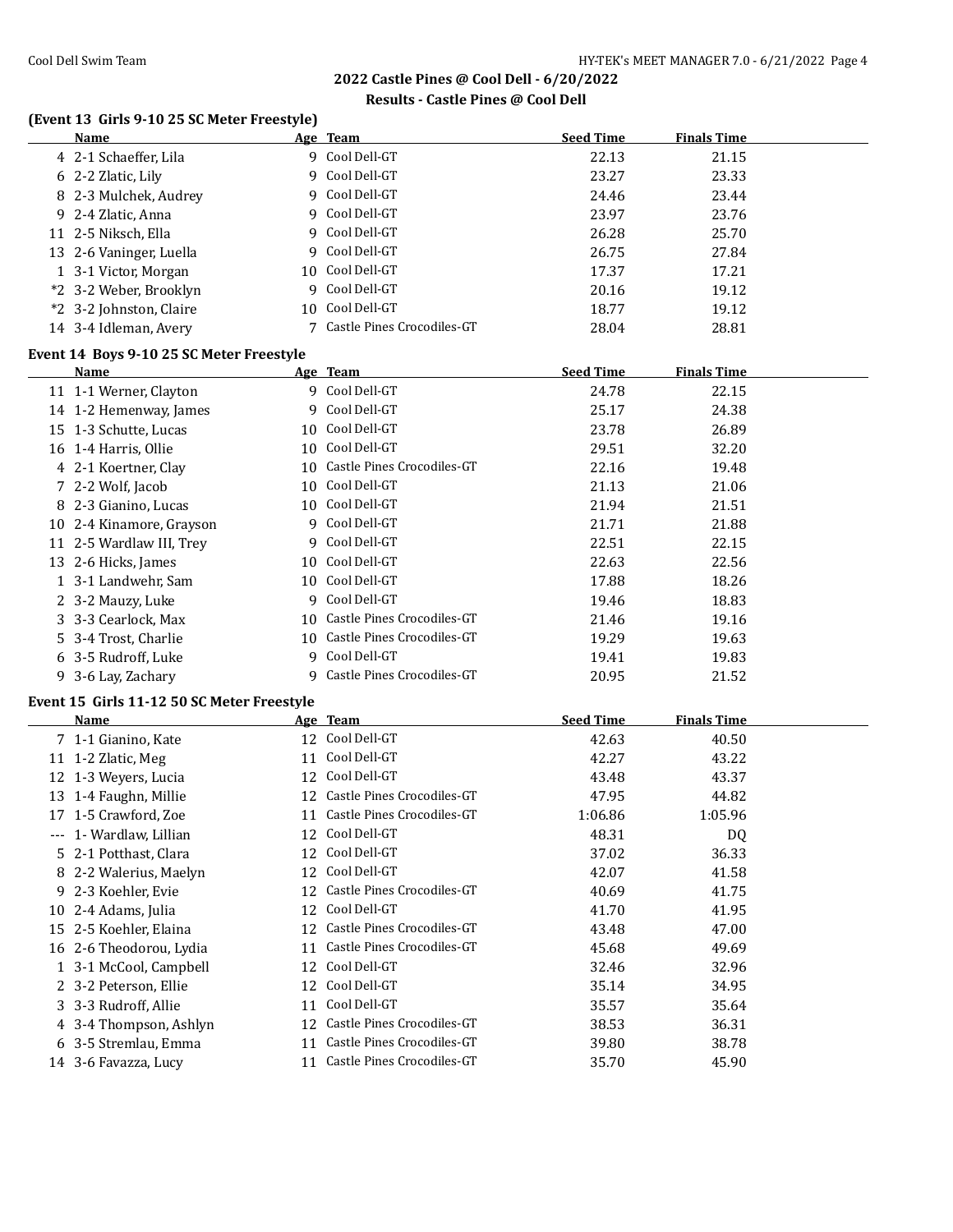## **Results - Castle Pines @ Cool Dell**

# **Event 16 Boys 11-12 50 SC Meter Freestyle**

| EVEIIL TO DOYS IT'LE SO SUMELET PLEESLYTE      |    |                               |                  |                    |  |
|------------------------------------------------|----|-------------------------------|------------------|--------------------|--|
| Name                                           |    | Age Team                      | <b>Seed Time</b> | <b>Finals Time</b> |  |
| 7 1-1 McLaughlin, Jase                         |    | 11 Cool Dell-GT               | 42.25            | 41.95              |  |
| 9 1-2 Francis, Nick                            |    | 11 Cool Dell-GT               | 44.75            | 46.02              |  |
| 13 1-3 Schilling, Conor                        |    | 11 Cool Dell-GT               | 50.01            | 49.83              |  |
| 14 1-4 Souders, Ben                            |    | 12 Cool Dell-GT               | 46.92            | 50.72              |  |
| 6 2-1 Green, Patrick                           |    | 11 Cool Dell-GT               | 39.97            | 40.64              |  |
| 8 2-2 Francis, Max                             |    | 11 Cool Dell-GT               | 40.99            | 43.52              |  |
| 10 2-3 Bly, Pierce                             |    | 11 Cool Dell-GT               | 41.35            | 46.52              |  |
| 11 2-4 Heck, Cameron                           |    | 12 Castle Pines Crocodiles-GT | 47.90            | 46.57              |  |
| 15 2-5 Tracy, Benjamin                         |    | 12 Castle Pines Crocodiles-GT | 50.69            | 50.89              |  |
| 16 2-6 Crawford, Egan                          |    | 11 Castle Pines Crocodiles-GT | 59.16            | 55.19              |  |
| 1 3-1 Sapp, Elliott                            | 12 | Cool Dell-GT                  | 29.70            | 30.64              |  |
| 2 3-2 Murawski, Knox                           |    | 12 Cool Dell-GT               | 36.06            | 36.22              |  |
| 3 3-3 Deschamp, Caleb                          |    | 11 Castle Pines Crocodiles-GT | 37.42            | 37.28              |  |
| 4 3-4 Mauzy, Colin                             |    | 11 Cool Dell-GT               | 35.22            | 37.44              |  |
| 5 3-5 Shipman, Conner                          |    | 12 Castle Pines Crocodiles-GT | 39.98            | 40.50              |  |
| 12 3-6 Groves, Parker                          |    | 11 Castle Pines Crocodiles-GT | 46.11            | 47.71              |  |
|                                                |    |                               |                  |                    |  |
| Event 17 Girls 13-14 50 SC Meter Freestyle     |    |                               |                  |                    |  |
| Name                                           |    | Age Team                      | <b>Seed Time</b> | <b>Finals Time</b> |  |
| 7 1-1 Theodorou, Eva                           |    | 14 Castle Pines Crocodiles-GT | 40.04            | 38.81              |  |
| 8 1-2 Koertner, Kayla                          |    | 14 Castle Pines Crocodiles-GT | 42.55            | 40.01              |  |
| 9 1-3 Stanec, Scottie                          |    | 12 Cool Dell-GT               | <b>NT</b>        | 46.83              |  |
| 1 2-1 Matheny, Sydney                          |    | 14 Cool Dell-GT               | 29.74            | 29.70              |  |
| 2 2-2 Chumley, Claire                          |    | 13 Cool Dell-GT               | 29.75            | 30.43              |  |
| 3 2-3 Hume, Dani                               |    | 13 Castle Pines Crocodiles-GT | 30.98            | 30.52              |  |
| 4 2-4 Bernstein, Millie                        |    | 13 Castle Pines Crocodiles-GT | 36.90            | 36.86              |  |
| 5 2-5 Fletcher, Allie                          |    | 13 Cool Dell-GT               | 36.22            | 36.93              |  |
| 6 2-6 Peters, Mia                              |    | 14 Castle Pines Crocodiles-GT | 38.63            | 36.97              |  |
| Event 18 Boys 13-14 50 SC Meter Freestyle      |    |                               |                  |                    |  |
| Name                                           |    | Age Team                      | <b>Seed Time</b> | <b>Finals Time</b> |  |
| 1 1-1 Murawski, Cabot                          |    | 14 Cool Dell-GT               | 26.83            | 29.14              |  |
| 2 1-2 Schloss, Joey                            |    | 14 Cool Dell-GT               | 32.10            | 30.00              |  |
| 3 1-3 Francis, Patrick                         |    | 13 Cool Dell-GT               | 34.70            | 36.27              |  |
|                                                |    | 13 Castle Pines Crocodiles-GT |                  |                    |  |
| 4 1-4 Berry, Louie                             |    |                               | 39.92            | 39.31              |  |
| Event 19 Girls 15 & Over 50 SC Meter Freestyle |    |                               |                  |                    |  |
| <u>Name</u>                                    |    | <u>Age Team</u>               | <b>Seed Time</b> | <b>Finals Time</b> |  |
| 4 1-1 Chadakhtzian, Sophia                     |    | 15 Cool Dell-GT               | 33.50            | 32.94              |  |
| 6 1-2 Ritter, Kelly                            | 17 | Cool Dell-GT                  | 33.75            | 34.76              |  |
| 7 1-3 Folkins, Claire                          | 18 | Cool Dell-GT                  | 39.44            | 38.22              |  |
| 1 2-1 Green, Ellie                             | 15 | Cool Dell-GT                  | 29.65            | 29.94              |  |
| 2 2-2 Shaffer, Carly                           | 16 | Cool Dell-GT                  | 30.50            | 30.52              |  |
| 3 2-3 Fitch, Hannah                            | 16 | Cool Dell-GT                  | 30.22            | 30.56              |  |
| 5 2-4 Mabrey, Sienna                           |    | 14 Castle Pines Crocodiles-GT | NT               | 34.33              |  |
| Event 20 Boys 15 & Over 50 SC Meter Freestyle  |    |                               |                  |                    |  |
| Name                                           |    | Age Team                      | <b>Seed Time</b> | <b>Finals Time</b> |  |
|                                                |    | 18 Cool Dell-GT               |                  |                    |  |
| 3 1-1 Watkins, Kevin                           |    | Cool Dell-GT                  | 28.97            | 26.34              |  |
| 4 1-2 Schloss, Jacob                           | 18 |                               | <b>NT</b>        | 26.63              |  |
| 6 1-3 Shaffer, Colin                           | 15 | Cool Dell-GT                  | 28.63            | 28.26              |  |
| 8 1-4 Ring, Owen                               |    | 17 Cool Dell-GT               | 29.03            | 28.90              |  |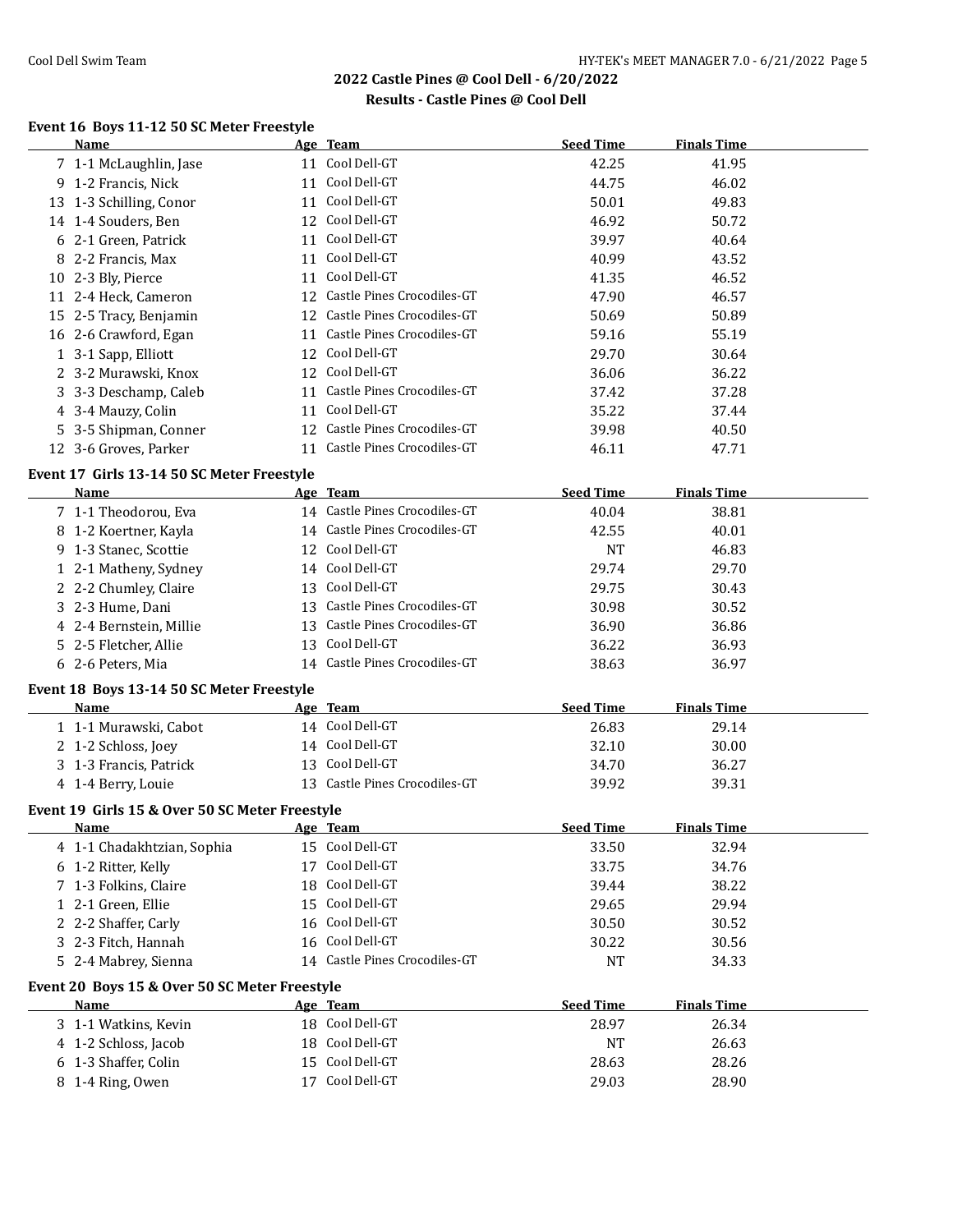# **Results - Castle Pines @ Cool Dell**

# **(Event 20 Boys 15 & Over 50 SC Meter Freestyle)**

| Name                                         |    | Age Team                      | <b>Seed Time</b> | <b>Finals Time</b> |  |
|----------------------------------------------|----|-------------------------------|------------------|--------------------|--|
| 11 1-5 Watkins, Luke                         |    | 15 Cool Dell-GT               | 32.20            | 32.33              |  |
| 12 1-6 Matheny, Tyler                        |    | 16 Cool Dell-GT               | 33.38            | 36.63              |  |
| 1 2-1 Spoerle, Jacob                         |    | 18 Cool Dell-GT               | 25.63            | 25.57              |  |
| 2 2-2 Favazza, Jack                          |    | 16 Castle Pines Crocodiles-GT | 26.37            | 26.32              |  |
| 5 2-3 Potthast, Kevin                        |    | 18 Cool Dell-GT               | 27.19            | 27.95              |  |
| 7 2-4 Windler, Jack                          |    | 17 Cool Dell-GT               | 28.25            | 28.32              |  |
| 9 2-5 Sturm, Nick                            |    | 16 Castle Pines Crocodiles-GT | 30.77            | 30.40              |  |
| 10 2-6 Shipman, Brennan                      |    | 16 Castle Pines Crocodiles-GT | 31.64            | 30.59              |  |
|                                              |    |                               |                  |                    |  |
| Event 23 Girls 7-8 25 SC Meter Breaststroke  |    |                               |                  |                    |  |
| Name                                         |    | Age Team                      | <b>Seed Time</b> | <b>Finals Time</b> |  |
| 4 1-1 Callen, Hattie                         |    | 7 Castle Pines Crocodiles-GT  | <b>NT</b>        | 50.82              |  |
| 1 2-1 Marofske, Ana                          |    | 8 Castle Pines Crocodiles-GT  | 29.29            | 29.63              |  |
| 2 2-2 Wolf, Avery                            | 8  | Cool Dell-GT                  | 29.02            | 31.03              |  |
| 3 2-3 Fink, Peyton                           |    | 7 Cool Dell-GT                | <b>NT</b>        | 40.57              |  |
| 5 2-4 Soltow, Olivia                         |    | 8 Castle Pines Crocodiles-GT  | <b>NT</b>        | 55.96              |  |
| --- 2- Idleman, Avery                        |    | 7 Castle Pines Crocodiles-GT  | 41.66            | DQ                 |  |
| Event 24 Boys 7-8 25 SC Meter Breaststroke   |    |                               |                  |                    |  |
| Name                                         |    | Age Team                      | <b>Seed Time</b> | <b>Finals Time</b> |  |
| 1 1-1 Huber, Ted                             |    | 8 Cool Dell-GT                | 28.32            | 30.72              |  |
| 2 1-2 Heck, Tristan                          |    | 8 Castle Pines Crocodiles-GT  | 33.24            | 30.90              |  |
| 3 1-3 Mabrey, Grant                          |    | 7 Castle Pines Crocodiles-GT  | <b>NT</b>        | 36.64              |  |
| 4 1-4 Schutte, Samson                        | 7  | Cool Dell-GT                  | <b>NT</b>        | 41.84              |  |
| --- 1- Bowers, Jackson                       |    | 8 Castle Pines Crocodiles-GT  | <b>NT</b>        | DQ                 |  |
|                                              |    |                               |                  |                    |  |
| Event 25 Girls 9-10 25 SC Meter Breaststroke |    |                               |                  |                    |  |
| Name                                         |    | Age Team                      | <b>Seed Time</b> | <b>Finals Time</b> |  |
| 4 1-1 Harris, Cecelia                        |    | 9 Cool Dell-GT                | <b>NT</b>        | 31.15              |  |
| 5 1-2 Gold, Abby                             |    | 10 Cool Dell-GT               | <b>NT</b>        | 31.45              |  |
|                                              |    | 9 Cool Dell-GT                |                  | 32.25              |  |
| 6 1-3 Massaro, Nora                          |    |                               | 31.76            |                    |  |
| 7 1-4 Niksch, Ella                           |    | 9 Cool Dell-GT                | <b>NT</b>        | 41.28              |  |
| --- 1- Zlatic, Lily                          |    | 9 Cool Dell-GT                | 33.70            | DQ                 |  |
| --- 1- Mulchek, Audrey                       |    | 9 Cool Dell-GT                | 33.34            | DQ                 |  |
|                                              |    | 10 Cool Dell-GT               | 25.52            | 25.81              |  |
| 1 2-1 Johnston, Claire                       |    | 9 Castle Pines Crocodiles-GT  | 29.75            | 27.70              |  |
| 2 2-2 Westerhold, Allie                      | 9  | Cool Dell-GT                  |                  |                    |  |
| 3 2-3 Weber, Brooklyn                        |    |                               | 28.70            | 29.21              |  |
| --- 2- Victor, Morgan                        |    | 10 Cool Dell-GT               | 26.30            | DQ                 |  |
| Event 26 Boys 9-10 25 SC Meter Breaststroke  |    |                               |                  |                    |  |
| Name                                         |    | Age Team                      | <b>Seed Time</b> | <b>Finals Time</b> |  |
| 4 1-1 Lay, Zachary                           |    | 9 Castle Pines Crocodiles-GT  | <b>NT</b>        | 30.94              |  |
| 6 1-2 Hicks, James                           |    | 10 Cool Dell-GT               | NT               | 31.76              |  |
| 7 1-3 Schutte, Lucas                         | 10 | Cool Dell-GT                  | <b>NT</b>        | 41.02              |  |
| --- 1- Harris, Ollie                         | 10 | Cool Dell-GT                  | 43.60            | DQ                 |  |
| 1 2-1 Bernstein, Toby                        |    | 10 Castle Pines Crocodiles-GT | 25.90            | 26.35              |  |
| 2 2-2 Cearlock, Max                          |    | 10 Castle Pines Crocodiles-GT | 32.84            | 29.81              |  |
| 3 2-3 Wolf, Jacob                            |    | 10 Cool Dell-GT               | 29.33            | 30.09              |  |
| 5 2-4 Trost, Charlie                         |    | 10 Castle Pines Crocodiles-GT | 26.74            | 31.44              |  |
| 2- Landwehr, Sam                             |    | 10 Cool Dell-GT               | 26.12            | DQ                 |  |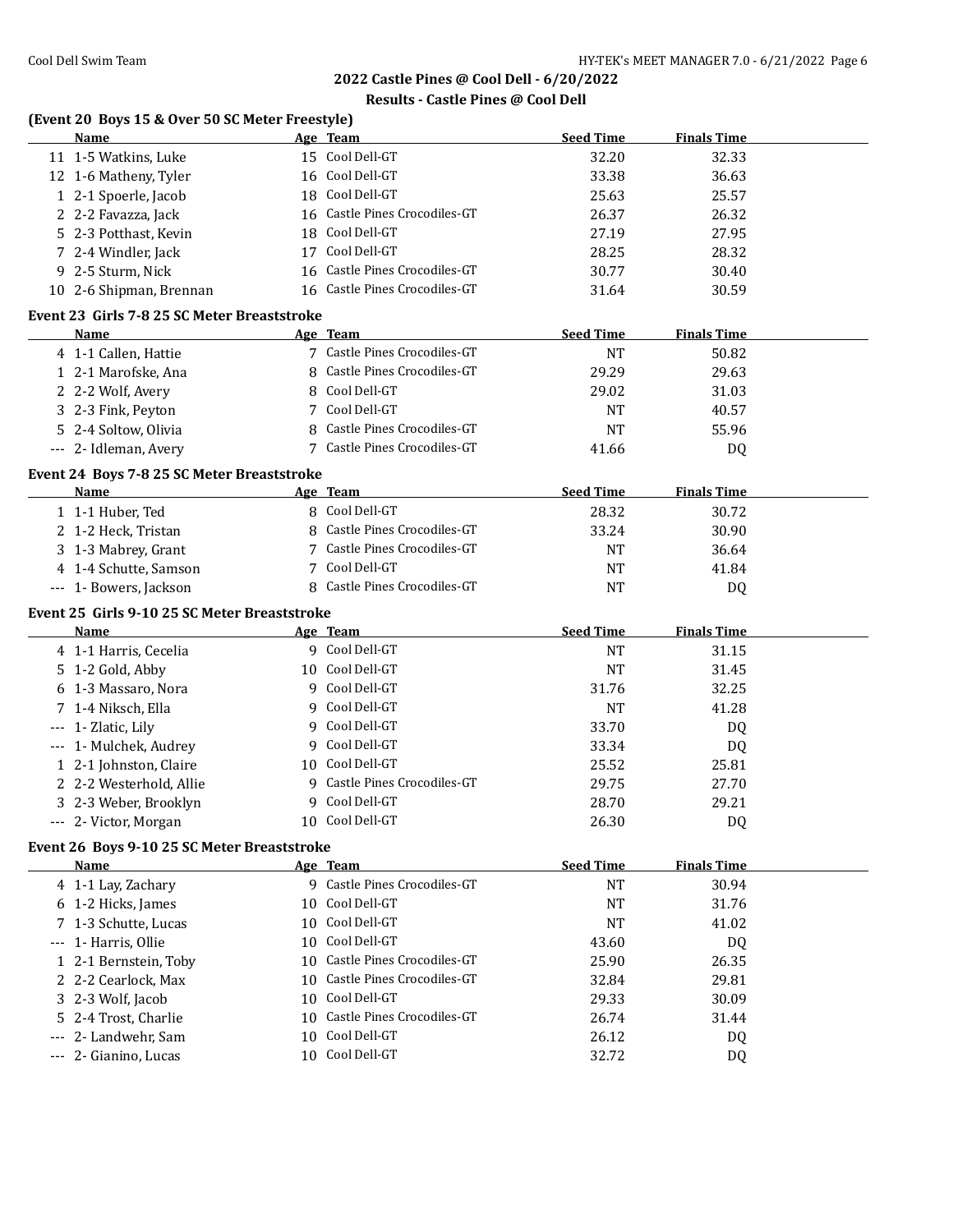### **Results - Castle Pines @ Cool Dell**

# **Event 27 Girls 11-12 50 SC Meter Breaststroke**

| Name                                              | Age Team                                         | <b>Seed Time</b> | <b>Finals Time</b> |
|---------------------------------------------------|--------------------------------------------------|------------------|--------------------|
| 5 1-1 Zlatic, Meg                                 | 11 Cool Dell-GT                                  | 1:02.90          | 55.44              |
| 6 1-2 Ham, Adalyn                                 | 12 Castle Pines Crocodiles-GT                    | <b>NT</b>        | 55.52              |
| 9 1-3 Westerhold, Izzie                           | 12 Castle Pines Crocodiles-GT                    | <b>NT</b>        | 59.44              |
| 10 1-4 Theodorou, Lydia                           | 11 Castle Pines Crocodiles-GT                    | 1:03.00          | 1:01.81            |
| 11 1-5 Wardlaw, Lillian                           | 12 Cool Dell-GT                                  | <b>NT</b>        | 1:04.34            |
| 12 1-6 Rakers, Sydney                             | 11 Cool Dell-GT                                  | <b>NT</b>        | 1:06.84            |
| 1 2-1 Potthast, Clara                             | 12 Cool Dell-GT                                  | 49.00            | 48.03              |
| 2 2-2 Stremlau, Emma                              | 11 Castle Pines Crocodiles-GT                    | 51.63            | 50.08              |
| 3 2-3 Thompson, Ashlyn                            | 12 Castle Pines Crocodiles-GT                    | 54.96            | 53.21              |
| 4 2-4 Walerius, Maelyn                            | 12 Cool Dell-GT                                  | 56.87            | 54.28              |
| 7 2-5 Gianino, Kate                               | 12 Cool Dell-GT                                  | 58.16            | 57.77              |
| 8 2-6 Koehler, Evie                               | 12 Castle Pines Crocodiles-GT                    | 55.81            | 59.09              |
| Event 28 Boys 11-12 50 SC Meter Breaststroke      |                                                  |                  |                    |
| Name                                              | Age Team                                         | <b>Seed Time</b> | <b>Finals Time</b> |
| 6 1-1 Crawford, Egan                              | 11 Castle Pines Crocodiles-GT                    | <b>NT</b>        | 1:15.68            |
| --- 1- Schilling, Conor                           | 11 Cool Dell-GT                                  | <b>NT</b>        | DQ                 |
| 1 2-1 Murawski, Knox                              | 12 Cool Dell-GT                                  | 46.29            | 45.76              |
| 2 2-2 Shipman, Conner                             | 12 Castle Pines Crocodiles-GT                    | 52.89            | 54.60              |
| 3 2-3 Bly, Pierce                                 | 11 Cool Dell-GT                                  | 58.83            | 1:00.01            |
| 4 2-4 Souders, Ben                                | 12 Cool Dell-GT                                  | <b>NT</b>        | 1:01.01            |
| 5 2-5 Heck, Cameron                               | 12 Castle Pines Crocodiles-GT                    | 1:17.22          | 1:11.56            |
| --- 2- Tracy, Benjamin                            | 12 Castle Pines Crocodiles-GT                    | <b>NT</b>        | DQ                 |
|                                                   |                                                  |                  |                    |
| Event 29 Girls 13-14 50 SC Meter Breaststroke     |                                                  |                  |                    |
| <b>Name</b>                                       | Age Team                                         | <b>Seed Time</b> | <b>Finals Time</b> |
| 1 1-1 Chumley, Claire                             | 13 Cool Dell-GT                                  | 44.14            | 43.25              |
| 2 1-2 Alcott, Phoebe                              | 13 Cool Dell-GT                                  | 48.51            | 47.25              |
| 3 1-3 Peters, Mia                                 | 14 Castle Pines Crocodiles-GT                    | 54.36            | 53.28              |
| 4 1-4 Theodorou, Eva                              | 14 Castle Pines Crocodiles-GT                    | 55.13            | 53.57              |
| 5 1-5 Koertner, Kayla                             | 14 Castle Pines Crocodiles-GT                    | 56.24            | 55.03              |
| --- 1- Blom, Paige                                | 13 Castle Pines Crocodiles-GT                    | <b>NT</b>        | X42.35             |
| Event 30 Boys 13-14 50 SC Meter Breaststroke      |                                                  |                  |                    |
| Name                                              | Age Team                                         | <b>Seed Time</b> | <b>Finals Time</b> |
| 1 1-1 Murawski, Cabot                             | 14 Cool Dell-GT                                  | 34.59            | 35.50              |
| 2 1-2 Schloss, Joey                               | 14 Cool Dell-GT                                  | 45.60            | 44.75              |
| Event 31 Girls 15 & Over 50 SC Meter Breaststroke |                                                  |                  |                    |
| Name                                              | Age Team                                         | <b>Seed Time</b> | <b>Finals Time</b> |
| 1 1-1 Alcott, Penelope                            | 15 Cool Dell-GT                                  | 44.00            | 43.90              |
| 2 1-2 Folkins, Claire                             | 18 Cool Dell-GT                                  | 49.82            | 49.02              |
| 3 1-3 lay, Karina                                 | 14 Castle Pines Crocodiles-GT                    | 50.60            | 50.09              |
|                                                   |                                                  |                  |                    |
| Event 32 Boys 15 & Over 50 SC Meter Breaststroke  |                                                  |                  |                    |
| Name                                              | Age Team                                         | <b>Seed Time</b> | <b>Finals Time</b> |
| 1 1-1 Favazza, Jack                               | 16 Castle Pines Crocodiles-GT                    | 34.61            | 32.90              |
| 2 1-2 Shank, Calum                                | 16 Cool Dell-GT                                  | 33.14            | 34.25              |
|                                                   |                                                  |                  |                    |
| 3 1-3 Windler, Jack<br>4 1-4 Shipman, Brennan     | 17 Cool Dell-GT<br>16 Castle Pines Crocodiles-GT | 35.34<br>44.34   | 36.37<br>43.63     |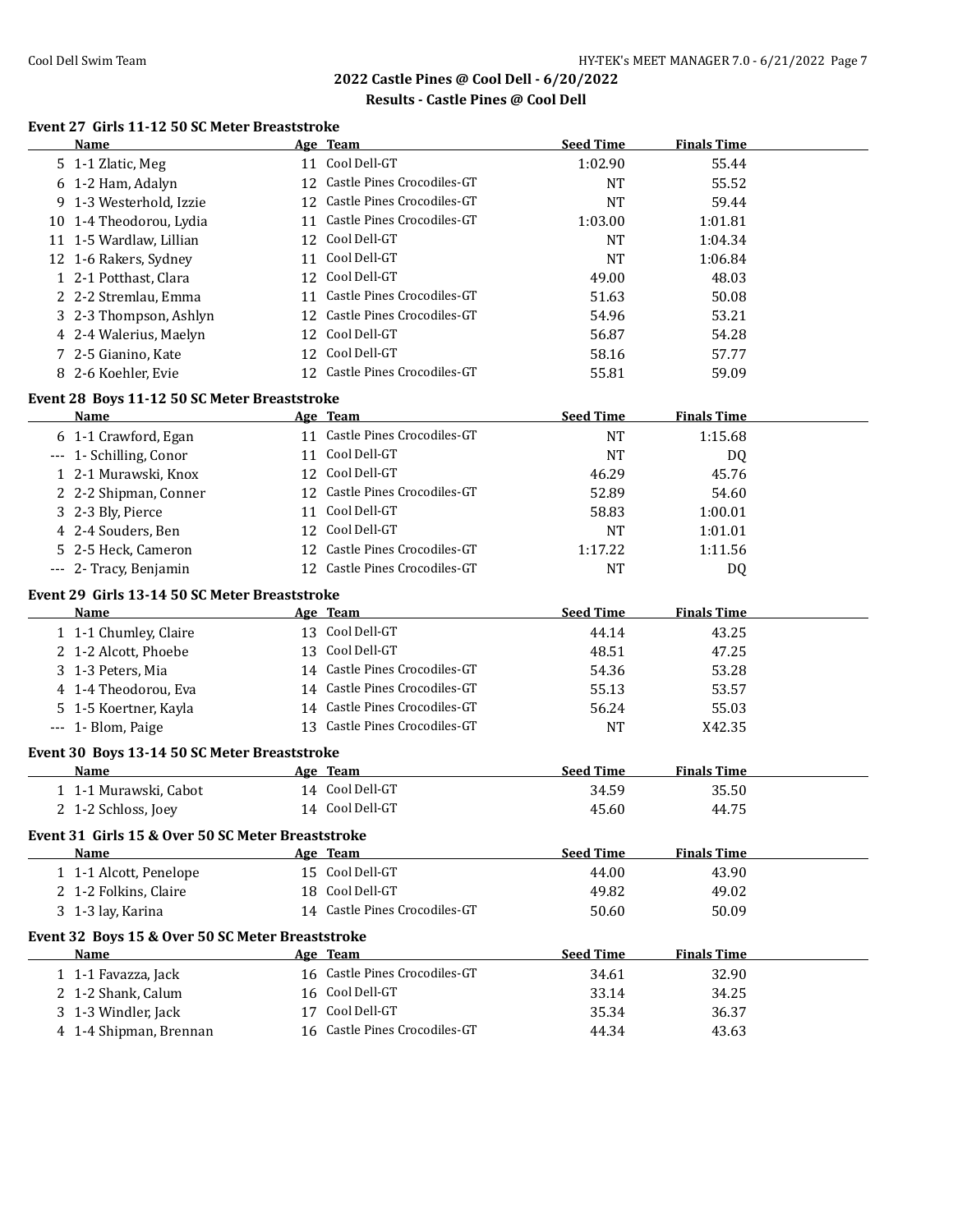# **Results - Castle Pines @ Cool Dell**

# **Event 33 Girls 6 & Under 100 SC Meter Freestyle Relay**

| <b>Team</b>                                          | Relay                 | <b>Seed Time</b>              | <b>Finals Time</b>     |
|------------------------------------------------------|-----------------------|-------------------------------|------------------------|
| 1 1-1 Cool Dell-GT                                   | $\mathbf{A}$          | 2:37.43                       | 2:32.20                |
| 1) Shank, Louise 6                                   | 2) Loft, Anna 6       | 3) Wolf, Hailey 5             | 4) Landwehr, Jane 6    |
| 2 1-2 Castle Pines Crocodiles-GT                     | $\mathbf{A}$          | 2:33.65                       | 2:50.70                |
| 1) Fressola, Emma 6                                  | 2) Cearlock, Olivia 6 | 3) Ham, Aria 6                | 4) Littmann, Amelia 6  |
| 3 1-3 Castle Pines Crocodiles-GT                     | B                     | 3:06.72                       | 3:08.13                |
| 1) Gerth, Stella 6                                   | 2) Bowers, Addie 6    | 3) Morris, Kendall 6          | 4) Carr, Abby 6        |
| 4 1-4 Cool Dell-GT                                   | B                     | 3:43.55                       | 3:22.32                |
| 1) Bly, Vivi 6                                       | 2) Walsh, Mallory 5   | 3) Stanec, Ginny 5            | 4) Mulchek, Abby 5     |
|                                                      |                       |                               |                        |
| Event 34 Boys 6 & Under 100 SC Meter Freestyle Relay |                       |                               |                        |
| <b>Team</b>                                          | Relay                 | <b>Seed Time</b>              | <b>Finals Time</b>     |
| 1 1-1 Cool Dell-GT                                   | $\mathbf{A}$          | 2:58.37                       | 3:08.18                |
| 1) Kendrick, Leo 5                                   | 2) Jobe, Jackson 5    | 3) Jennings, Jack 6           | 4) Lucas, Jackson 6    |
| Event 35 Girls 7-8 100 SC Meter Freestyle Relay      |                       |                               |                        |
| Team                                                 | Relay                 | <b>Seed Time</b>              | <b>Finals Time</b>     |
| 1 1-1 Cool Dell-GT                                   | B                     | 1:57.64                       | 1:55.72                |
| 1) Matusofsky, Lucy 8                                | 2) Huber, Gigi 7      | 3) Prewitt, Caroline 7        | 4) Cannes, Ruthie 7    |
| 2 1-2 Cool Dell-GT                                   | A                     | 1:43.45                       | 1:56.70                |
| 1) Wolf, Avery 8                                     | 2) Haher, Abby 7      | 3) Harris, Patsy 7            | 4) Fink, Peyton 7      |
| 3 1-3 Castle Pines Crocodiles-GT                     | A                     | 1:43.86                       | 2:01.28                |
| 1) Soltow, Olivia 8                                  | 2) Idleman, Avery 7   | 3) Scott, Schae 7             | 4) Marofske, Ana 8     |
| 4 1-4 Cool Dell-GT                                   | C                     | 2:06.75                       | 2:28.56                |
| 1) Harris, Lolly 7                                   | 2) Jobe, Peyton 8     | 3) Hardin, Riley 8            | 4) Hennessy, Gigi 7    |
|                                                      |                       |                               |                        |
| Event 36 Boys 7-8 100 SC Meter Freestyle Relay       |                       |                               |                        |
| <b>Team</b>                                          | Relay                 | <b>Seed Time</b>              | <b>Finals Time</b>     |
| 1 1-1 Castle Pines Crocodiles-GT                     | $\boldsymbol{A}$      | 1:28.87                       | 1:34.66                |
| 1) Heck, Tristan 8                                   | 2) Deschamp, Sam 8    | 3) Heck, Logan 7              | 4) Bowers, Jackson 8   |
| 2 1-2 Cool Dell-GT                                   | A                     | 1:30.49                       | 1:34.94                |
| 1) Green, Henry 8                                    | 2) Mauzy, Johnny 8    | 3) Sapp, Ben 7                | 4) Lucas, Austin 7     |
| 3 1-3 Cool Dell-GT                                   | B                     | 1:44.31                       | 1:47.39                |
| 1) Kendrick, Elliot 8                                | 2) Schilling, Jake 8  | 3) Gold, Jay 8                | 4) Schaeffer, Graham 7 |
| 4 1-4 Cool Dell-GT                                   | C.                    | 1:57.13                       | 1:54.32                |
| 1) Hicks, Bennett 8                                  | 2) Kinamore, Lucas 7  | 3) Walerius, Mavryk 7         | 4) Massaro, Michael 7  |
| Event 37 Girls 9-10 100 SC Meter Freestyle Relay     |                       |                               |                        |
| <b>Team</b>                                          | Relay                 | <b>Seed Time</b>              | <b>Finals Time</b>     |
| 1 1-1 Cool Dell-GT                                   | A                     | 1:14.32                       | 1:20.50                |
| 1) Johnston, Claire 10                               | 2) Kendrick, Zoe 10   | 3) Gold, Abby 10              | 4) Victor, Morgan 10   |
|                                                      | B                     |                               |                        |
| 2 1-2 Cool Dell-GT                                   |                       | 1:29.53                       | 1:30.46                |
| 1) Schaeffer, Lila 9                                 | 2) Zlatic, Lily 9     | 3) Zlatic, Anna 9             | 4) Weber, Brooklyn 9   |
| 3 1-3 Castle Pines Crocodiles-GT                     | A                     | NT                            | 2:03.84                |
| 1) Groves, Evie 8                                    | 2) Callen, Hattie 7   | 3) Westerhold, Allie 9        | 4) Tracy, Amelia 8     |
| 4 1-4 Cool Dell-GT                                   | C                     | 1:44.57                       | 2:04.21                |
| 1) Kerber, Ali 9                                     | 2) Horan, Addi 9      | 3) Brandon, Maretta (Rhymes 9 | 4) Kerber, Caroline 10 |
| Event 38 Boys 9-10 100 SC Meter Freestyle Relay      |                       |                               |                        |
| <b>Team</b>                                          | <u>Relav</u>          | <b>Seed Time</b>              | <b>Finals Time</b>     |
| 1 1-1 Cool Dell-GT                                   | $\boldsymbol{A}$      | 1:16.82                       | 1:18.39                |
| 1) Rudroff, Luke 9                                   | 2) Mauzy, Luke 9      | 3) Wolf, Jacob 10             | 4) Prewitt, William 10 |
| 2 1-2 Castle Pines Crocodiles-GT                     | A                     | 1:22.85                       | 1:23.01                |
| 1) Lay, Zachary 9                                    | 2) Bernstein, Toby 10 | 3) Cearlock, Max 10           | 4) Trost, Charlie 10   |
|                                                      |                       |                               |                        |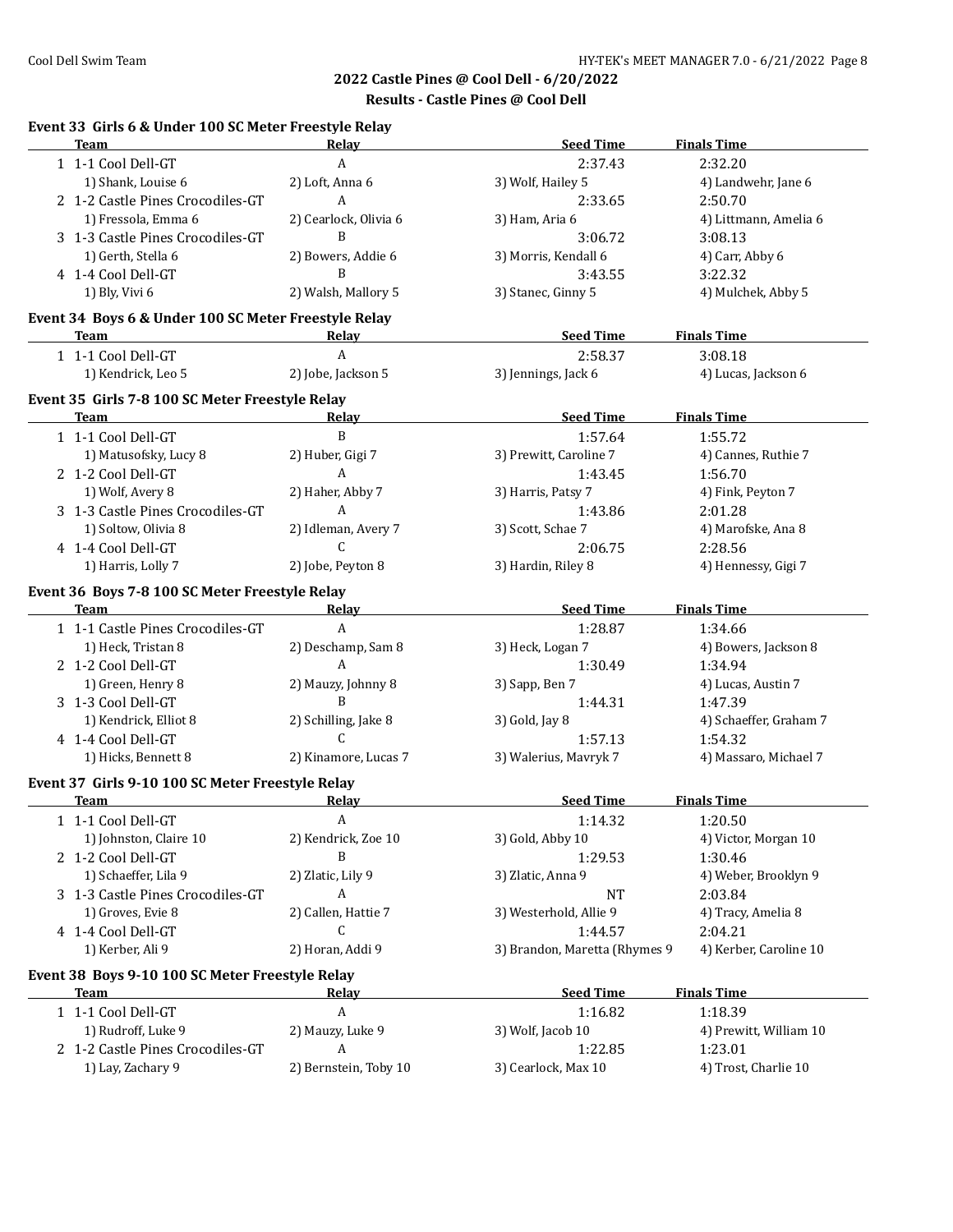**Results - Castle Pines @ Cool Dell**

| Team                                                  | Relay                      | <b>Seed Time</b>        | <b>Finals Time</b>       |
|-------------------------------------------------------|----------------------------|-------------------------|--------------------------|
| 3 1-3 Cool Dell-GT                                    | $\, {\bf B}$               | 1:28.79                 | 1:31.20                  |
| 1) Gianino, Lucas 10                                  | 2) Wardlaw III, Trey 9     | 3) Hicks, James 10      | 4) Kinamore, Grayson 9   |
| 4 1-4 Cool Dell-GT                                    | C                          | 1:38.83                 | 1:45.71                  |
| 1) Werner, Clayton 9                                  | 2) Harris, Ollie 10        | 3) Hemenway, James 9    | 4) Schutte, Lucas 10     |
| Event 39 Girls 11-12 200 SC Meter Freestyle Relay     |                            |                         |                          |
| Team                                                  | Relay                      | <b>Seed Time</b>        | <b>Finals Time</b>       |
| 1 1-1 Cool Dell-GT                                    | A                          | 2:20.19                 | 2:22.53                  |
| 1) Peterson, Ellie 12                                 | 2) Rudroff, Allie 11       | 3) Potthast, Clara 12   | 4) McCool, Campbell 12   |
| 2 1-2 Castle Pines Crocodiles-GT                      | $\mathbf{A}$               | 2:32.26                 | 2:37.45                  |
| 1) Thompson, Ashlyn 12                                | 2) Ham, Adalyn 12          | 3) Westerhold, Izzie 12 | 4) Favazza, Lucy 11      |
| 3 1-3 Cool Dell-GT                                    | B                          | 2:45.74                 | 2:52.64                  |
| 1) Adams, Julia 12                                    | 2) Walerius, Maelyn 12     | 3) Zlatic, Meg 11       | 4) Rakers, Sydney 11     |
| 4 1-4 Cool Dell-GT                                    | C.                         | 3:01.19                 | 3:01.95                  |
| 1) Weyers, Lucia 12                                   | 2) Wardlaw, Lillian 12     | 3) Stanec, Scottie 12   | 4) Gianino, Kate 12      |
| 5 1-5 Castle Pines Crocodiles-GT                      | B                          | 3:15.30                 | 3:14.34                  |
| 1) Koehler, Evie 12                                   | 2) Faughn, Millie 12       | 3) Crawford, Zoe 11     | 4) Stremlau, Emma 11     |
| Event 40 Boys 11-12 200 SC Meter Freestyle Relay      |                            |                         |                          |
| Team                                                  | Relay                      | <b>Seed Time</b>        | <b>Finals Time</b>       |
| 1 1-1 Cool Dell-GT                                    | $\mathbf{A}$               | 2:20.95                 | 2:26.38                  |
| 1) Mauzy, Colin 11                                    | 2) Murawski, Knox 12       | 3) Green, Patrick 11    | 4) Sapp, Elliott 12      |
| 2 1-2 Cool Dell-GT                                    | B                          | 2:49.34                 | 2:57.14                  |
| 1) Bly, Pierce 11                                     | 2) McLaughlin, Jase 11     | 3) Francis, Nick 11     | 4) Francis, Max 11       |
| 3 1-3 Castle Pines Crocodiles-GT                      | A                          | 2:51.41                 | 3:11.58                  |
| 1) Shipman, Conner 12                                 | 2) Groves, Parker 11       | 3) Heck, Cameron 12     | 4) Deschamp, Caleb 11    |
| Event 41 Girls 13-14 200 SC Meter Freestyle Relay     |                            |                         |                          |
| Team                                                  | Relay                      | <b>Seed Time</b>        | <b>Finals Time</b>       |
| 1 1-1 Castle Pines Crocodiles-GT                      | A                          | <b>NT</b>               | 2:11.26                  |
| 1) Hume, Dani 13                                      | 2) Mabrey, Sienna 14       | 3) Bernstein, Millie 13 | 4) Blom, Paige 13        |
| 2 1-2 Cool Dell-GT                                    | A                          | 2:09.11                 | 2:11.50                  |
| 1) Chumley, Claire 13                                 | 2) Alcott, Phoebe 13       | 3) Fletcher, Allie 13   | 4) Matheny, Sydney 14    |
| Event 42 Boys 13-14 200 SC Meter Freestyle Relay      |                            |                         |                          |
| <b>Team</b>                                           | Relay                      | <b>Seed Time</b>        | <b>Finals Time</b>       |
| 1 1-1 Cool Dell-GT                                    | A                          | 2:20.55                 | 2:21.20                  |
| 1) Schloss, Joey 14                                   | 2) Francis, Patrick 13     | 3) Souders, Ben 12      | 4) Murawski, Cabot 14    |
| 2 1-2 Castle Pines Crocodiles-GT A                    |                            | 3:09.64                 | 3:14.25                  |
| 1) Crawford, Egan 11                                  | 2) Tracy, Benjamin 12      | 3) Koertner, Clay 10    | 4) Berry, Louie 13       |
| Event 43 Girls 15 & Over 200 SC Meter Freestyle Relay |                            |                         |                          |
| Team                                                  | <b>Relay</b>               | <b>Seed Time</b>        | <b>Finals Time</b>       |
| 1 1-1 Cool Dell-GT                                    | $\boldsymbol{\mathsf{A}}$  | 1:58.50                 | 2:01.47                  |
| 1) Green, Ellie 15                                    | 2) Henage, Alayna 16       | 3) Fitch, Hannah 16     | 4) Murawski, Campbell 17 |
| 2 1-2 Cool Dell-GT                                    | B                          | 2:11.10                 | 2:11.81                  |
| 1) Alcott, Penelope 15                                | 2) Chadakhtzian, Sophia 15 | 3) Ritter, Kelly 17     | 4) Shaffer, Carly 16     |
| 3 1-3 Castle Pines Crocodiles-GT                      | A                          | 2:41.07                 | 2:38.97                  |
| 1) Peters, Mia 14                                     | 2) Theodorou, Eva 14       | 3) Koertner, Kayla 14   | 4) lay, Karina 14        |
|                                                       |                            |                         |                          |
| Event 44 Boys 15 & Over 200 SC Meter Freestyle Relay  |                            | <b>Seed Time</b>        | <b>Finals Time</b>       |
| Team                                                  | <b>Relay</b><br>A          |                         |                          |
| 1 1-1 Cool Dell-GT                                    |                            | 1:46.63                 | 1:48.44                  |
| 1) Crook, Carter 16                                   | 2) Potthast, Kevin 18      | 3) Shank, Calum 16      | 4) Spoerle, Jacob 18     |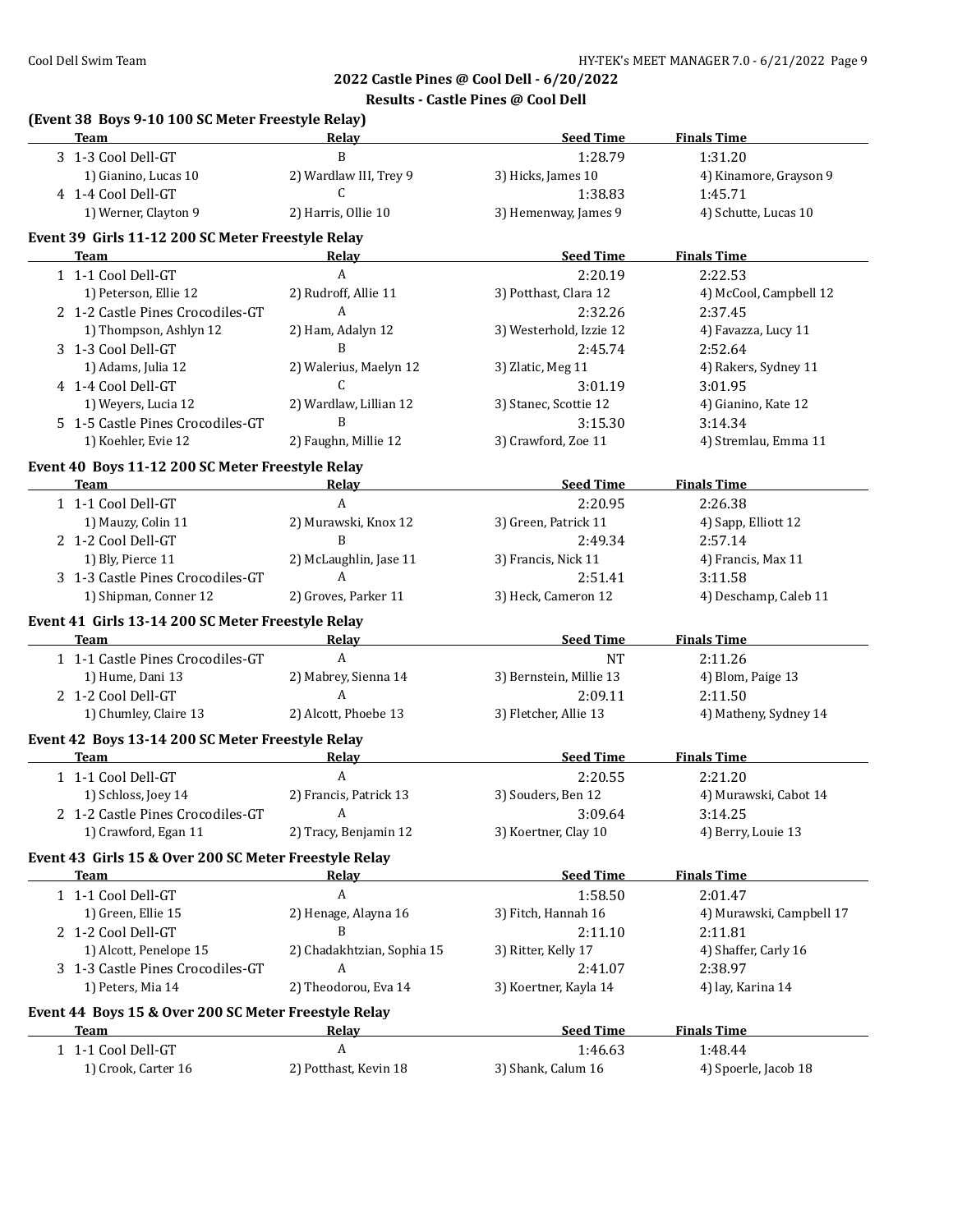### **Results - Castle Pines @ Cool Dell**

| (Event 44 Boys 15 & Over 200 SC Meter Freestyle Relay)<br><b>Team</b> |    | Relay                        | <b>Seed Time</b>       | <b>Finals Time</b>   |
|-----------------------------------------------------------------------|----|------------------------------|------------------------|----------------------|
| 2 1-2 Cool Dell-GT                                                    |    | B                            | 1:53.38                | 1:51.58              |
| 1) Windler, Jack 17                                                   |    | 2) Shaffer, Colin 15         | 3) Watkins, Kevin 18   | 4) Chumley, Ben 15   |
| 3 1-3 Castle Pines Crocodiles-GT                                      |    | A                            | <b>NT</b>              | 1:59.06              |
| 1) Hume, Ben 16                                                       |    | 2) Sturm, Nick 16            | 3) Shipman, Brennan 16 | 4) Favazza, Jack 16  |
| 4 1-4 Cool Dell-GT                                                    |    | C                            | 2:03.60                | 2:00.72              |
| 1) Ring, Owen 17                                                      |    | 2) Watkins, Luke 15          | 3) Matheny, Tyler 16   | 4) Schloss, Jacob 18 |
| Event 45 Girls 6 & Under 25 SC Meter Backstroke                       |    |                              |                        |                      |
| Name                                                                  |    | Age Team                     | <b>Seed Time</b>       | <b>Finals Time</b>   |
| 13 1-1 Mulchek, Abby                                                  |    | 5 Cool Dell-GT               | <b>NT</b>              | 59.31                |
| --- 1- Walsh, Mallory                                                 | 5. | Cool Dell-GT                 | <b>NT</b>              | DQ                   |
| 10 2-1 Gerth, Stella                                                  | 6  | Castle Pines Crocodiles-GT   | <b>NT</b>              | 54.70                |
| 15 2-2 Stanec, Ginny                                                  | 5  | Cool Dell-GT                 | 1:15.77                | 1:11.27              |
| 16 2-3 Frye, Josie                                                    | 5. | Cool Dell-GT                 | 1:20.02                | 1:13.78              |
| 17 2-4 Tracy, Abigail                                                 | 6  | Castle Pines Crocodiles-GT   | <b>NT</b>              | 1:16.90              |
| 6 3-1 Ham, Aria                                                       |    | 6 Castle Pines Crocodiles-GT | 53.97                  | 48.65                |
| 7 3-2 Wolf, Hailey                                                    | 5  | Cool Dell-GT                 | 1:02.62                | 51.29                |
| 9 3-3 Bowers, Addie                                                   |    | 6 Castle Pines Crocodiles-GT | 56.62                  | 53.81                |
| 11 3-4 Kerber, Bella                                                  |    | 6 Cool Dell-GT               | 1:10.64                | 55.39                |
| 12 3-5 Bly, Vivi                                                      |    | 6 Cool Dell-GT               | 56.09                  | 55.65                |
| 14 3-6 Cearlock, Olivia                                               | 6  | Castle Pines Crocodiles-GT   | 55.88                  | 1:08.89              |
| 1 4-1 Landwehr, Jane                                                  | 6  | Cool Dell-GT                 | 38.47                  | 36.28                |
| 2 4-2 Shank, Louise                                                   | 6  | Cool Dell-GT                 | 42.47                  | 39.77                |
|                                                                       | 6  | Cool Dell-GT                 |                        |                      |
| 3 4-3 Loft, Anna                                                      |    | 6 Castle Pines Crocodiles-GT | 45.76                  | 41.15                |
| 4 4-4 Littmann, Amelia                                                |    | 6 Castle Pines Crocodiles-GT | 39.68                  | 41.84                |
| 5 4-5 Fressola, Emma                                                  |    | 6 Castle Pines Crocodiles-GT | 51.29                  | 44.60                |
| 8 4-6 Carr, Abby                                                      |    |                              | 44.79                  | 51.65                |
| Event 46 Boys 6 & Under 25 SC Meter Backstroke                        |    |                              |                        |                      |
| Name                                                                  |    | Age Team                     | <b>Seed Time</b>       | <b>Finals Time</b>   |
| 3 1-1 Jennings, Jack                                                  |    | 6 Cool Dell-GT               | 1:34.71                | 59.97                |
| 4 1-2 Kerber, James                                                   |    | 6 Cool Dell-GT               | 2:25.89                | 1:02.58              |
| 1 2-1 Kendrick, Leo                                                   | 5. | Cool Dell-GT                 | 45.75                  | 54.52                |
| 2 2-2 Lucas, Jackson                                                  |    | 6 Cool Dell-GT               | 1:24.83                | 55.65                |
| 5 2-3 Carollo, Anthony                                                |    | 5 Castle Pines Crocodiles-GT | 1:28.71                | 1:02.90              |
| 6 2-4 Jobe, Jackson                                                   |    | 5 Cool Dell-GT               | 1:05.40                | 1:07.00              |
| 7 2-5 Idleman, Griffin                                                |    | 6 Castle Pines Crocodiles-GT | 1:02.47                | 1:11.25              |
| Event 47 Girls 7-8 25 SC Meter Backstroke                             |    |                              |                        |                      |
| Name                                                                  |    | Age Team                     | <b>Seed Time</b>       | <b>Finals Time</b>   |
| 9 1-1 Patton, Mary Rose                                               |    | 7 Cool Dell-GT               | 44.69                  | 36.65                |
| 17 1-2 Pilkington, Brynn                                              | 8  | Cool Dell-GT                 | 44.27                  | 42.51                |
| 18 1-3 Hennessy, Gigi                                                 | 7  | Cool Dell-GT                 | 44.75                  | 44.81                |
| 21 1-4 Hardin, Riley                                                  | 8  | Cool Dell-GT                 | 47.72                  | 49.33                |
| 22 1-5 Jobe, Peyton                                                   | 8  | Cool Dell-GT                 | 57.96                  | 49.51                |
| --- 1- Collett, Lucy                                                  | 7  | Cool Dell-GT                 | <b>NT</b>              | DQ                   |
| 4 2-1 Patton, Keira                                                   | 8  | Cool Dell-GT                 | 36.35                  | 33.00                |
| 7 2-2 Callahan, Annie                                                 | 7  | Cool Dell-GT                 | 36.20                  | 34.87                |
| 12 2-3 Haher, Abby                                                    | 7  | Cool Dell-GT                 | 37.65                  | 39.64                |
| 13 2-4 Timmermann, Ava                                                | 8  | Cool Dell-GT                 | 38.03                  | 40.31                |
| 14 2-5 Harris, Lolly                                                  |    | Cool Dell-GT                 | 36.45                  | 40.70                |
| 16 2-6 Huber, Gigi                                                    |    | Cool Dell-GT                 | 37.60                  | 41.44                |
| 3 3-1 Harris, Patsy                                                   |    | 7 Cool Dell-GT               | 33.54                  | 32.52                |
|                                                                       |    |                              |                        |                      |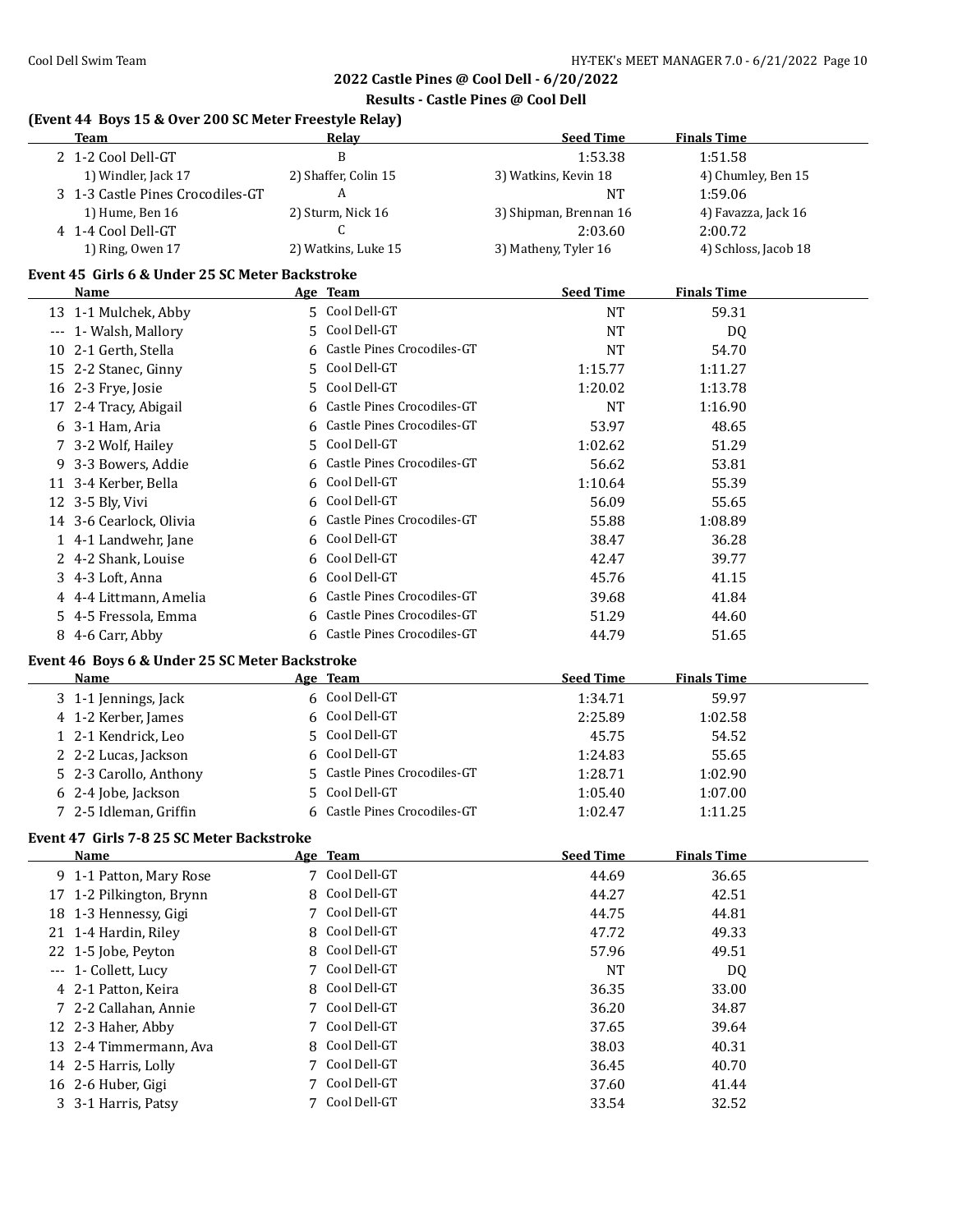### **Results - Castle Pines @ Cool Dell**

# **(Event 47 Girls 7-8 25 SC Meter Backstroke)**

|    | <b>Name</b>              | Age Team                     | <b>Seed Time</b> | <b>Finals Time</b> |
|----|--------------------------|------------------------------|------------------|--------------------|
|    | 5 3-2 Matusofsky, Lucy   | 8 Cool Dell-GT               | 35.16            | 33.58              |
|    | 10 3-3 Prewitt, Caroline | 7 Cool Dell-GT               | 35.56            | 36.85              |
|    | 11 3-4 Vaninger, Mabel   | 7 Cool Dell-GT               | 33.96            | 37.94              |
|    | 15 3-5 Tracy, Amelia     | 8 Castle Pines Crocodiles-GT | 45.52            | 41.03              |
|    | 20 3-6 Idleman, Avery    | 7 Castle Pines Crocodiles-GT | 43.87            | 49.02              |
|    | 1 4-1 Wolf, Avery        | 8 Cool Dell-GT               | 31.81            | 29.93              |
|    | 2 4-2 Cannes, Ruthie     | 7 Cool Dell-GT               | 30.86            | 31.64              |
|    | 6 4-3 Seavey, Charlotte  | 8 Cool Dell-GT               | 33.34            | 34.57              |
|    | 8 4-4 Groves, Evie       | 8 Castle Pines Crocodiles-GT | 30.81            | 34.88              |
| 19 | 4-5 Scott. Schae         | 7 Castle Pines Crocodiles-GT | 39.44            | 45.70              |

### **Event 48 Boys 7-8 25 SC Meter Backstroke**

|    | <b>Name</b>              |   | Age Team                   | <b>Seed Time</b> | <b>Finals Time</b> |  |
|----|--------------------------|---|----------------------------|------------------|--------------------|--|
|    | 20 1-1 Werner, Owen      |   | Cool Dell-GT               | 47.78            | 37.70              |  |
|    | 25 1-2 Martin, Declan    | 7 | Cool Dell-GT               | 49.12            | 44.45              |  |
|    | 27 1-3 O'Blennis, Xavier | 8 | Cool Dell-GT               | 1:01.73          | 45.79              |  |
| 28 | 1-4 Walsh, Jacob         | 8 | Cool Dell-GT               | 1:00.65          | 51.85              |  |
|    | 29 1-5 Genovese, John    |   | Cool Dell-GT               | 55.13            | 52.57              |  |
| 17 | 2-1 Hemenway, Andrew     |   | Cool Dell-GT               | 45.47            | 36.22              |  |
|    | 21 2-2 Hennessy, Jack    |   | Cool Dell-GT               | 41.97            | 38.84              |  |
| 22 | 2-3 Brandon, Crosby      | 8 | Cool Dell-GT               | 38.25            | 39.47              |  |
|    | 23 2-4 Walerius, Mavryk  |   | Cool Dell-GT               | 44.59            | 40.19              |  |
|    | 24 2-5 Peterson, Ryan    |   | Cool Dell-GT               | 40.59            | 40.28              |  |
|    | 26 2-6 Tuffli, Grant     | 7 | Cool Dell-GT               | 40.31            | 45.77              |  |
| 8  | 3-1 Gold, Jay            | 8 | Cool Dell-GT               | 34.46            | 31.64              |  |
|    | 11 3-2 Kinamore, Lucas   | 7 | Cool Dell-GT               | 34.18            | 33.34              |  |
|    | 14 3-3 Schaeffer, Graham |   | Cool Dell-GT               | 34.15            | 34.53              |  |
| 15 | 3-4 Lucas, Austin        | 7 | Cool Dell-GT               | 35.64            | 34.78              |  |
| 18 | 3-5 Massaro, Michael     |   | Cool Dell-GT               | 34.56            | 36.46              |  |
| 19 | 3-6 Callahan, Jack       | 8 | Cool Dell-GT               | 33.15            | 37.59              |  |
|    | 7 4-1 Heck, Tristan      | 8 | Castle Pines Crocodiles-GT | 34.25            | 31.08              |  |
|    | 9 4-2 Schilling, Jake    | 8 | Cool Dell-GT               | 32.71            | 31.71              |  |
|    | 10 4-3 Hicks, Bennett    | 8 | Cool Dell-GT               | 31.59            | 32.45              |  |
|    | 12 4-4 Carr, Caleb       | 8 | Castle Pines Crocodiles-GT | 36.33            | 33.85              |  |
| 13 | 4-5 Heck, Logan          |   | Castle Pines Crocodiles-GT | 36.22            | 33.90              |  |
|    | 16 4-6 Mauzy, Johnny     | 8 | Cool Dell-GT               | 32.50            | 35.13              |  |
|    | 1 5-1 Bowers, Jackson    | 8 | Castle Pines Crocodiles-GT | 27.63            | 26.68              |  |
|    | 2 5-2 Green, Henry       | 8 | Cool Dell-GT               | 27.22            | 26.95              |  |
| 3  | 5-3 Mabrey, Grant        |   | Castle Pines Crocodiles-GT | 28.36            | 28.30              |  |
|    | 4 5-4 Sapp, Ben          | 7 | Cool Dell-GT               | 29.88            | 28.57              |  |
| 5. | 5-5 Kendrick, Elliot     | 8 | Cool Dell-GT               | 29.51            | 29.47              |  |
|    | 6 5-6 Deschamp, Sam      | 8 | Castle Pines Crocodiles-GT | 30.31            | 30.44              |  |
|    |                          |   |                            |                  |                    |  |

### **Event 49 Girls 9-10 25 SC Meter Backstroke**

| <b>Name</b>                     | Age Team        | <b>Seed Time</b> | <b>Finals Time</b> |  |
|---------------------------------|-----------------|------------------|--------------------|--|
| 8 1-1 Vaninger, Luella          | 9 Cool Dell-GT  | 30.53            | 28.84              |  |
| 12 1-2 Kerber, Caroline         | 10 Cool Dell-GT | 34.78            | 32.19              |  |
| 13 1-3 Scott, Haley             | 9 Cool Dell-GT  | 30.90            | 32.76              |  |
| 14 1-4 Brandon, Maretta (Rhymes | 9 Cool Dell-GT  | 39.83            | 34.83              |  |
| 15 1-5 Kerber, Ali              | 9 Cool Dell-GT  | 37.28            | 35.88              |  |
| 16 1-6 Horan, Addi              | 9 Cool Dell-GT  | 48.28            | 48.56              |  |
| 3 2-1 Johnston, Claire          | 10 Cool Dell-GT | 23.96            | 23.18              |  |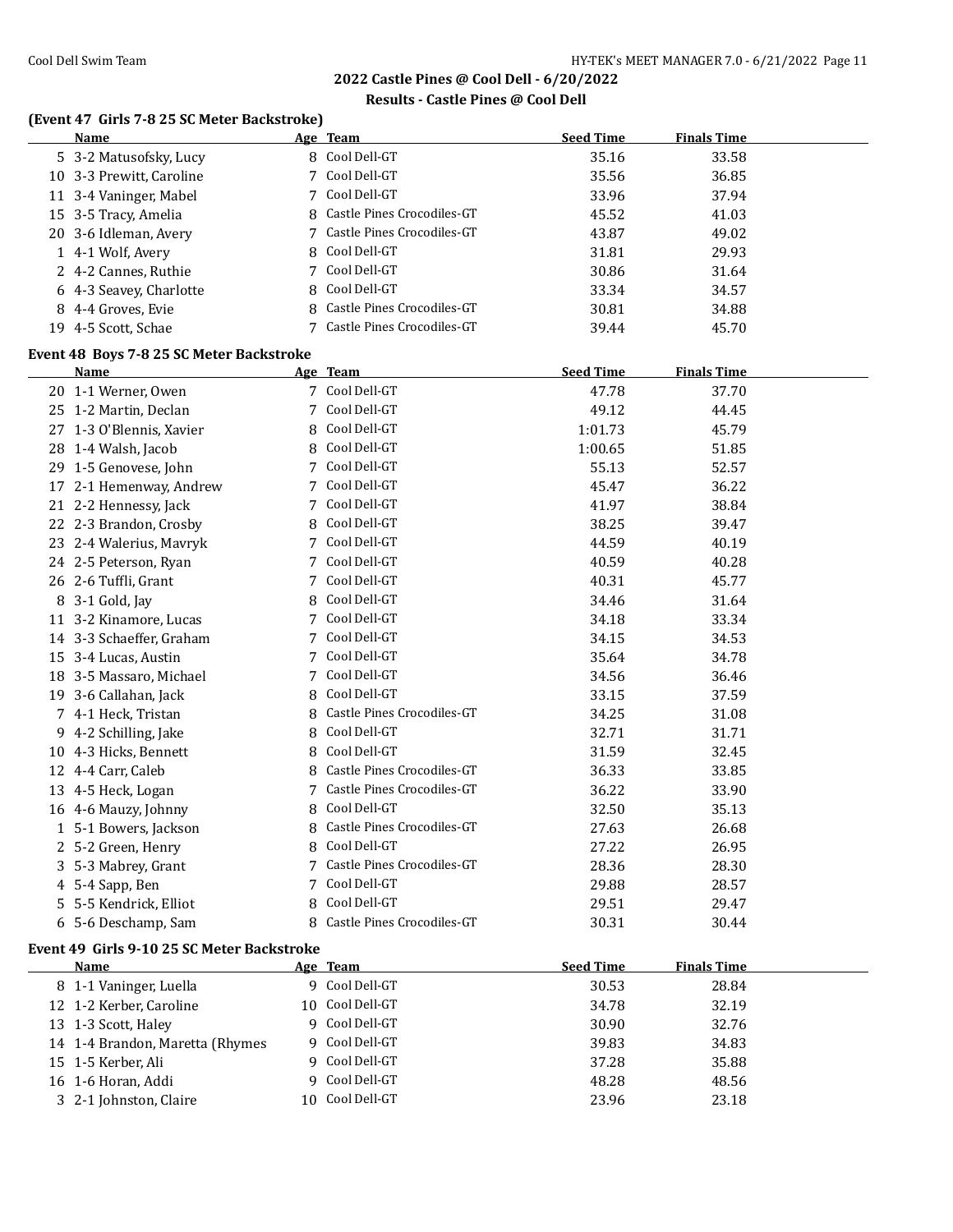### **Results - Castle Pines @ Cool Dell**

# **(Event 49 Girls 9-10 25 SC Meter Backstroke)**

| Name                                        |    | Age Team                         | <b>Seed Time</b>          | <b>Finals Time</b> |  |
|---------------------------------------------|----|----------------------------------|---------------------------|--------------------|--|
| 5 2-2 Weber, Brooklyn                       |    | 9 Cool Dell-GT                   | 25.88                     | 25.27              |  |
| 6 2-3 Zlatic, Anna                          |    | 9 Cool Dell-GT                   | 29.28                     | 26.08              |  |
| 7 2-4 Massaro, Nora                         |    | 9 Cool Dell-GT                   | 28.26                     | 27.76              |  |
| 10 2-5 Schaeffer, Lila                      |    | 9 Cool Dell-GT                   | 30.08                     | 30.28              |  |
| 11 2-6 Mulchek, Audrey                      |    | 9 Cool Dell-GT                   | 28.39                     | 30.42              |  |
| 1 3-1 Gold, Abby                            |    | 10 Cool Dell-GT                  | 21.52                     | 21.88              |  |
| 2 3-2 Victor, Morgan                        |    | 10 Cool Dell-GT                  | 22.47                     | 22.34              |  |
| 4 3-3 Kendrick, Zoe                         |    | 10 Cool Dell-GT                  | 23.39                     | 23.65              |  |
| 9 3-4 Soltow, Olivia                        |    | 8 Castle Pines Crocodiles-GT     | <b>NT</b>                 | 29.88              |  |
|                                             |    |                                  |                           |                    |  |
| Event 50 Boys 9-10 25 SC Meter Backstroke   |    |                                  |                           |                    |  |
| <b>Name</b>                                 |    | Age Team<br>10 Cool Dell-GT      | <b>Seed Time</b><br>31.71 | <b>Finals Time</b> |  |
| 9 1-1 Gianino, Lucas                        |    | 9 Cool Dell-GT                   |                           | 29.46              |  |
| 10 1-2 Hemenway, James                      |    | 10 Cool Dell-GT                  | 31.55                     | 29.84              |  |
| 13 1-3 Harris, Ollie                        |    |                                  | 34.44                     | 33.15              |  |
| 4 2-1 Rudroff, Luke                         |    | 9 Cool Dell-GT<br>9 Cool Dell-GT | 24.91                     | 24.76              |  |
| 7 2-2 Wardlaw III, Trey                     |    |                                  | 26.52                     | 27.44              |  |
| 8 2-3 Schutte, Lucas                        |    | 10 Cool Dell-GT                  | 27.19                     | 28.75              |  |
| 11 2-4 Kinamore, Grayson                    |    | 9 Cool Dell-GT                   | 27.20                     | 30.39              |  |
| 12 2-5 Werner, Clayton                      |    | 9 Cool Dell-GT                   | 31.45                     | 31.44              |  |
| 1 3-1 Prewitt, William                      |    | 10 Cool Dell-GT                  | 21.64                     | 20.58              |  |
| 2 3-2 Landwehr, Sam                         |    | 10 Cool Dell-GT                  | 22.56                     | 22.59              |  |
| 3 3-3 Mauzy, Luke                           |    | 9 Cool Dell-GT                   | 22.06                     | 23.89              |  |
| 5 3-4 Cearlock, Max                         |    | 10 Castle Pines Crocodiles-GT    | 26.57                     | 25.91              |  |
| 6 3-5 Koertner, Clay                        |    | 10 Castle Pines Crocodiles-GT    | 26.45                     | 26.47              |  |
| Event 51 Girls 11-12 50 SC Meter Backstroke |    |                                  |                           |                    |  |
| Name                                        |    | Age Team                         | <b>Seed Time</b>          | <b>Finals Time</b> |  |
| 8 1-1 Weyers, Lucia                         |    | 12 Cool Dell-GT                  | 53.88                     | 51.16              |  |
| 9 1-2 Faughn, Millie                        |    | 12 Castle Pines Crocodiles-GT    | <b>NT</b>                 | 52.25              |  |
| 10 1-3 Gianino, Kate                        |    | 12 Cool Dell-GT                  | 51.73                     | 52.90              |  |
| 14 1-4 Zlatic, Meg                          |    | 11 Cool Dell-GT                  | 57.78                     | 56.69              |  |
| 16 1-5 Wardlaw, Lillian                     |    | 12 Cool Dell-GT                  | 1:01.19                   | 1:00.08            |  |
| 18 1-6 Crawford, Zoe                        |    | 11 Castle Pines Crocodiles-GT    | 1:35.24                   | 1:27.08            |  |
| 6 2-1 Potthast, Clara                       |    | 12 Cool Dell-GT                  | 45.51                     | 45.45              |  |
| 7 2-2 Rakers, Sydney                        |    | 11 Cool Dell-GT                  | 48.38                     | 49.40              |  |
| 12 2-3 Adams, Julia                         |    | 12 Cool Dell-GT                  | 51.25                     | 54.96              |  |
| 13 2-4 Koehler, Elaina                      |    | 12 Castle Pines Crocodiles-GT    | 1:03.87                   | 56.57              |  |
| 15 2-5 Koehler, Evie                        |    | 12 Castle Pines Crocodiles-GT    | 56.78                     | 56.70              |  |
| 17 2-6 Theodorou, Lydia                     | 11 | Castle Pines Crocodiles-GT       | 1:05.27                   | 1:04.50            |  |
| 1 3-1 McCool, Campbell                      |    | 12 Cool Dell-GT                  | 37.72                     | 37.69              |  |
| 2 3-2 Rudroff, Allie                        |    | 11 Cool Dell-GT                  | 39.75                     | 40.46              |  |
| 3 3-3 Peterson, Ellie                       |    | 12 Cool Dell-GT                  | 39.56                     | 40.76              |  |
| 4 3-4 Favazza, Lucy                         |    | 11 Castle Pines Crocodiles-GT    | 42.55                     | 42.62              |  |
| 5 3-5 Thompson, Ashlyn                      |    | 12 Castle Pines Crocodiles-GT    | 47.00                     | 44.95              |  |
| 11 3-6 Westerhold, Izzie                    |    | 12 Castle Pines Crocodiles-GT    | 51.70                     | 54.95              |  |
| Event 52 Boys 11-12 50 SC Meter Backstroke  |    |                                  |                           |                    |  |
| Name                                        |    | Age Team                         | <b>Seed Time</b>          | <b>Finals Time</b> |  |
| 3 1-1 Francis, Max                          |    | 11 Cool Dell-GT                  | <b>NT</b>                 | 50.89              |  |
| 4 1-2 Green, Patrick                        | 11 | Cool Dell-GT                     | 56.59                     | 51.21              |  |
| 7 1-3 Souders, Ben                          |    | 12 Cool Dell-GT                  | 58.63                     | 59.81              |  |
|                                             |    |                                  |                           |                    |  |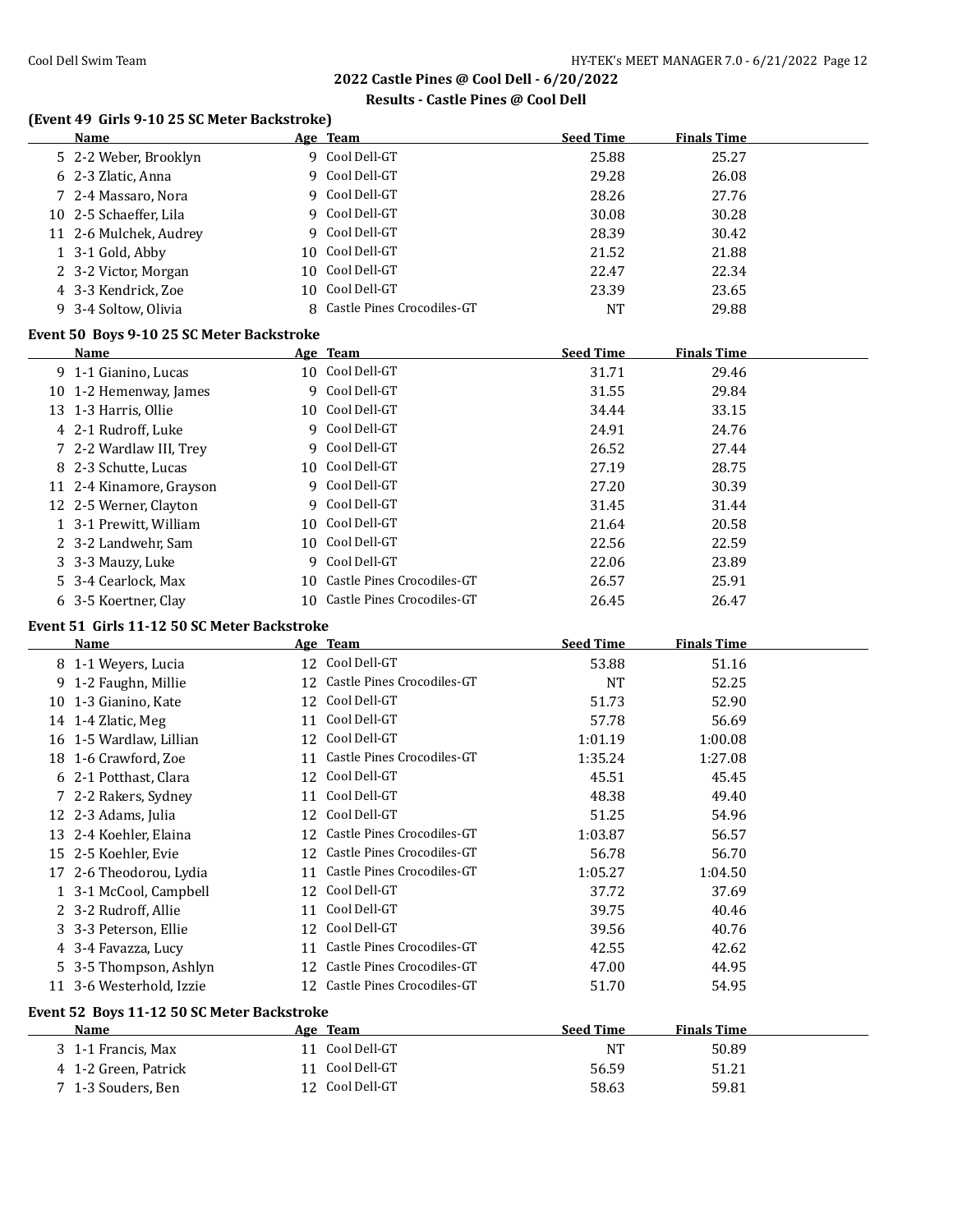### **Results - Castle Pines @ Cool Dell**

| (Event 52 Boys 11-12 50 SC Meter Backstroke)<br>Name   | Age Team                      | <b>Seed Time</b>                         | <b>Finals Time</b> |
|--------------------------------------------------------|-------------------------------|------------------------------------------|--------------------|
| --- 1- Crawford, Egan                                  |                               | 11 Castle Pines Crocodiles-GT<br>1:20.29 | DQ                 |
| 1 2-1 Mauzy, Colin                                     | 11 Cool Dell-GT               | 45.84                                    | 48.72              |
| 2 2-2 Groves, Parker                                   |                               | 11 Castle Pines Crocodiles-GT<br>49.28   | 50.19              |
| 5 2-3 Francis, Nick                                    | 11 Cool Dell-GT               | 51.15                                    | 53.44              |
| 6 2-4 McLaughlin, Jase                                 | 11 Cool Dell-GT               | 56.38                                    | 54.32              |
| 8 2-5 Tracy, Benjamin                                  |                               | 12 Castle Pines Crocodiles-GT<br>1:00.37 | 1:03.44            |
| 9 2-6 Heck, Cameron                                    |                               | 12 Castle Pines Crocodiles-GT<br>1:10.26 | 1:07.07            |
| Event 53 Girls 13-14 50 SC Meter Backstroke            |                               |                                          |                    |
| Name                                                   | Age Team                      | <b>Seed Time</b>                         | <b>Finals Time</b> |
| *1 1-1 Hume, Dani                                      |                               | 13 Castle Pines Crocodiles-GT<br>34.85   | 34.09              |
| *1 1-1 Matheny, Sydney                                 | 14 Cool Dell-GT               | 34.82                                    | 34.09              |
| 3 1-3 Mabrey, Sienna                                   | 14 Castle Pines Crocodiles-GT | 40.14                                    | 41.40              |
| 4 1-4 Alcott, Phoebe                                   | 13 Cool Dell-GT               | 44.28                                    | 43.21              |
| 5 1-5 Bernstein, Millie                                | 13 Castle Pines Crocodiles-GT | 49.05                                    | 46.88              |
| --- 1- lay, Karina                                     | 14 Castle Pines Crocodiles-GT | 51.23                                    | X49.31             |
|                                                        |                               |                                          |                    |
| Event 54 Boys 13-14 50 SC Meter Backstroke             |                               |                                          |                    |
| Name                                                   | Age Team                      | <b>Seed Time</b>                         | <b>Finals Time</b> |
| 1 1-1 Francis, Patrick                                 | 13 Cool Dell-GT               | 41.16                                    | 42.46              |
| 2 1-2 Berry, Louie                                     |                               | 13 Castle Pines Crocodiles-GT<br>55.40   | 53.94              |
| Event 55 Girls 15 & Over 50 SC Meter Backstroke        |                               |                                          |                    |
| Name                                                   | Age Team                      | <b>Seed Time</b>                         | <b>Finals Time</b> |
| 1 1-1 Henage, Alayna                                   | 16 Cool Dell-GT               | 36.30                                    | 35.09              |
| 2 1-2 Chadakhtzian, Sophia                             | 15 Cool Dell-GT               | 36.31                                    | 36.14              |
| 3 1-3 Alcott, Penelope                                 | 15 Cool Dell-GT               | 40.38                                    | 39.45              |
| --- 1- Ritter, Kelly                                   | 17 Cool Dell-GT               | 40.90                                    | X41.72             |
| --- 1- Theodorou, Eva                                  |                               | 14 Castle Pines Crocodiles-GT<br>49.52   | DQ                 |
| Event 56 Boys 15 & Over 50 SC Meter Backstroke         |                               |                                          |                    |
| <b>Name</b>                                            | Age Team                      | <b>Seed Time</b>                         | <b>Finals Time</b> |
| 2 1-1 Schloss, Jacob                                   | 18 Cool Dell-GT               | <b>NT</b>                                | 31.50              |
| 4 1-2 Shaffer, Colin                                   | 15 Cool Dell-GT               | <b>NT</b>                                | 32.31              |
| 8 1-3 Matheny, Tyler                                   | 16 Cool Dell-GT               | 39.97                                    | 39.75              |
| 1 2-1 Crook, Carter                                    | 16 Cool Dell-GT               | 29.03                                    | 29.44              |
| 3 2-2 Chumley, Ben                                     | 15 Cool Dell-GT               | 30.22                                    | 32.20              |
| 5 2-3 Spoerle, Jacob                                   | 18 Cool Dell-GT               | 34.83                                    | 35.09              |
| 6 2-4 Shipman, Brennan                                 |                               | 16 Castle Pines Crocodiles-GT<br>36.05   | 35.21              |
| 7 2-5 Hume, Ben                                        |                               | 16 Castle Pines Crocodiles-GT<br>36.15   | 36.75              |
| 9 2-6 Sturm, Nick                                      |                               | 16 Castle Pines Crocodiles-GT<br>39.52   | 40.20              |
|                                                        |                               |                                          |                    |
| Event 57 Girls 6 & Under 25 SC Meter Butterfly<br>Name | Age Team                      | <b>Seed Time</b>                         | <b>Finals Time</b> |
|                                                        |                               | 6 Castle Pines Crocodiles-GT             |                    |
| --- 1- Fressola, Emma                                  |                               | 55.63                                    | DQ                 |
| --- 1- Littmann, Amelia                                | 6                             | Castle Pines Crocodiles-GT<br>NT         | DQ                 |
| --- 1- Cearlock, Olivia                                | 6                             | Castle Pines Crocodiles-GT<br><b>NT</b>  | DQ                 |
| Event 59 Girls 7-8 25 SC Meter Butterfly               |                               |                                          |                    |
| Name                                                   | Age Team                      | <b>Seed Time</b>                         | <b>Finals Time</b> |
|                                                        | 7 Cool Dell-GT                | 29.31                                    | 28.75              |
| 1 1-1 Cannes, Ruthie                                   |                               |                                          |                    |
| 2 1-2 Marofske, Ana                                    |                               | Castle Pines Crocodiles-GT<br>35.21      | 29.44              |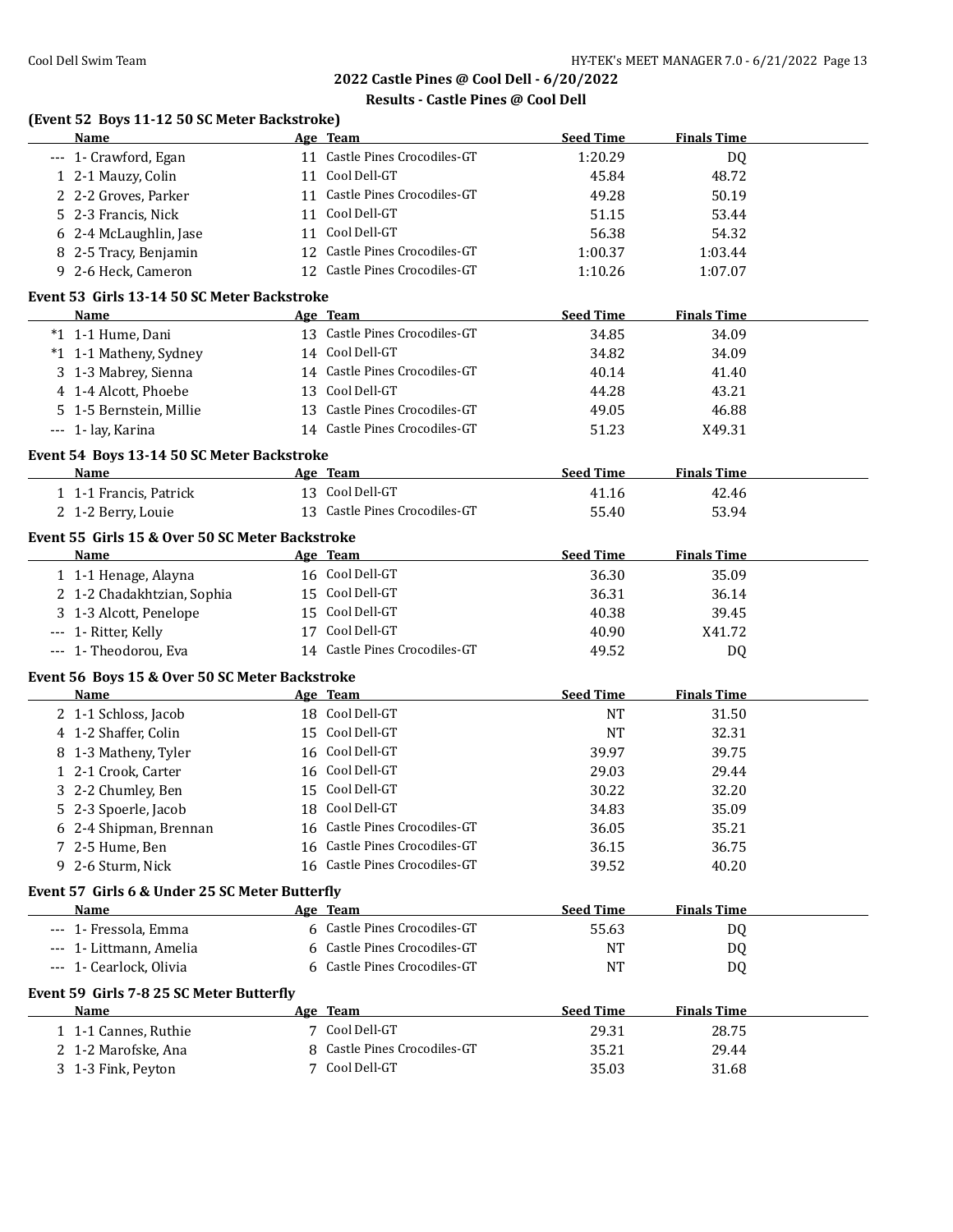# **(Event 59 Girls 7-8 25 SC Meter Butterfly)**

| Name                                             |    | Age Team                           | <b>Seed Time</b> | <b>Finals Time</b> |  |
|--------------------------------------------------|----|------------------------------------|------------------|--------------------|--|
| --- 1- Seavey, Charlotte                         |    | 8 Cool Dell-GT                     | 46.65            | DQ                 |  |
| --- 1- Callen, Hattie                            | 7  | Castle Pines Crocodiles-GT         | <b>NT</b>        | <b>DQ</b>          |  |
| --- 1- Scott, Schae                              |    | 7 Castle Pines Crocodiles-GT       | <b>NT</b>        | DQ                 |  |
| Event 60 Boys 7-8 25 SC Meter Butterfly          |    |                                    |                  |                    |  |
| Name                                             |    | Age Team                           | <b>Seed Time</b> | <b>Finals Time</b> |  |
| 10 1-1 Schaeffer, Graham                         |    | 7 Cool Dell-GT                     | <b>NT</b>        | 38.78              |  |
| 12 1-2 Mauzy, Johnny                             | 8  | Cool Dell-GT                       | <b>NT</b>        | 39.88              |  |
| --- 1- Brandon, Crosby                           | 8  | Cool Dell-GT                       | <b>NT</b>        | DQ                 |  |
| --- 1- Walerius, Mavryk                          | 7  | Cool Dell-GT                       | <b>NT</b>        | DQ                 |  |
| 4 2-1 Hicks, Bennett                             | 8  | Cool Dell-GT                       | 41.09            | 33.64              |  |
| 7 2-2 Gold, Jay                                  | 8  | Cool Dell-GT                       | <b>NT</b>        | 35.22              |  |
| 9 2-3 Schilling, Jake                            | 8  | Cool Dell-GT                       | 41.14            | 36.38              |  |
| 11 2-4 Schutte, Samson                           | 7  | Cool Dell-GT                       | 47.50            | 39.51              |  |
| --- 2- Sapp, Ben                                 | 7  | Cool Dell-GT                       | 38.06            | DQ                 |  |
| --- 2- Werner, Owen                              | 7  | Cool Dell-GT                       | <b>NT</b>        | DQ                 |  |
| 1 3-1 Mabrey, Grant                              |    | Castle Pines Crocodiles-GT         | 31.99            | 27.25              |  |
| 2 3-2 Green, Henry                               | 8  | Cool Dell-GT                       | 29.04            | 27.95              |  |
| 3 3-3 Deschamp, Sam                              | 8  | Castle Pines Crocodiles-GT         | <b>NT</b>        | 28.29              |  |
| 5 3-4 Huber, Ted                                 | 8  | Cool Dell-GT                       | 34.47            | 33.91              |  |
| 6 3-5 Kendrick, Elliot                           | 8  | Cool Dell-GT                       | 34.60            | 34.50              |  |
| 8 3-6 Carr, Caleb                                |    | 8 Castle Pines Crocodiles-GT       | 39.96            | 35.38              |  |
| Event 61 Girls 9-10 25 SC Meter Butterfly        |    |                                    |                  |                    |  |
| Name                                             |    | Age Team                           | <b>Seed Time</b> | <b>Finals Time</b> |  |
| 5 1-1 Harris, Cecelia                            |    | 9 Cool Dell-GT                     | <b>NT</b>        | 29.14              |  |
| 6 1-2 Zlatic, Anna                               | 9  | Cool Dell-GT                       | 33.52            | 29.87              |  |
| 7 1-3 Brandon, Maretta (Rhymes                   | 9  | Cool Dell-GT                       | <b>NT</b>        | 37.02              |  |
| 8 1-4 Niksch, Ella                               | 9  | Cool Dell-GT                       | 40.22            | 40.97              |  |
| 1 2-1 Kendrick, Zoe                              | 10 | Cool Dell-GT                       | 24.12            | 22.75              |  |
| 2 2-2 Schaeffer, Lila                            | 9  | Cool Dell-GT                       | 28.54            | 27.07              |  |
| 3 2-3 Zlatic, Lily                               | 9  | Cool Dell-GT                       | 29.84            | 28.25              |  |
| 4 2-4 Westerhold, Allie                          |    | 9 Castle Pines Crocodiles-GT       | 29.54            | 28.47              |  |
|                                                  |    |                                    |                  |                    |  |
| Event 62 Boys 9-10 25 SC Meter Butterfly<br>Name |    | Age Team                           | <b>Seed Time</b> | <b>Finals Time</b> |  |
| 6 1-1 Werner, Clayton                            |    | 9 Cool Dell-GT                     | 35.78            | 29.88              |  |
| 7 1-2 Wardlaw III, Trey                          |    | 9 Cool Dell-GT                     | 33.20            | 32.65              |  |
| 8 1-3 Kinamore, Grayson                          |    | 9 Cool Dell-GT                     | <b>NT</b>        | 32.96              |  |
| 10 1-4 Hicks, James                              | 10 | Cool Dell-GT                       | 34.26            | 35.57              |  |
| 11 1-5 Hemenway, James                           | 9  | Cool Dell-GT                       | <b>NT</b>        | 39.00              |  |
| 1 2-1 Prewitt, William                           | 10 | Cool Dell-GT                       | 19.60            | 20.81              |  |
| 2 2-2 Mauzy, Luke                                |    | 9 Cool Dell-GT                     | 23.78            | 23.60              |  |
| 3 2-3 Rudroff, Luke                              | 9  | Cool Dell-GT                       | 27.00            | 26.01              |  |
| 4 2-4 Bernstein, Toby                            | 10 | Castle Pines Crocodiles-GT         | 30.30            | 26.64              |  |
| 5 2-5 Lay, Zachary                               |    | 9 Castle Pines Crocodiles-GT       | 28.48            | 29.50              |  |
| 9 2-6 Koertner, Clay                             | 10 | Castle Pines Crocodiles-GT         | 33.37            | 34.56              |  |
|                                                  |    |                                    |                  |                    |  |
| Event 63 Girls 11-12 50 SC Meter Butterfly       |    |                                    |                  |                    |  |
| Name                                             |    | Age Team                           | <b>Seed Time</b> | <b>Finals Time</b> |  |
| 5 1-1 Adams, Julia                               |    | 12 Cool Dell-GT<br>12 Cool Dell-GT | 50.59            | 50.08              |  |
| 6 1-2 Weyers, Lucia                              |    | 12 Cool Dell-GT                    | NT               | 50.27              |  |
| --- 1- Stanec, Scottie                           |    |                                    | NT               | DQ                 |  |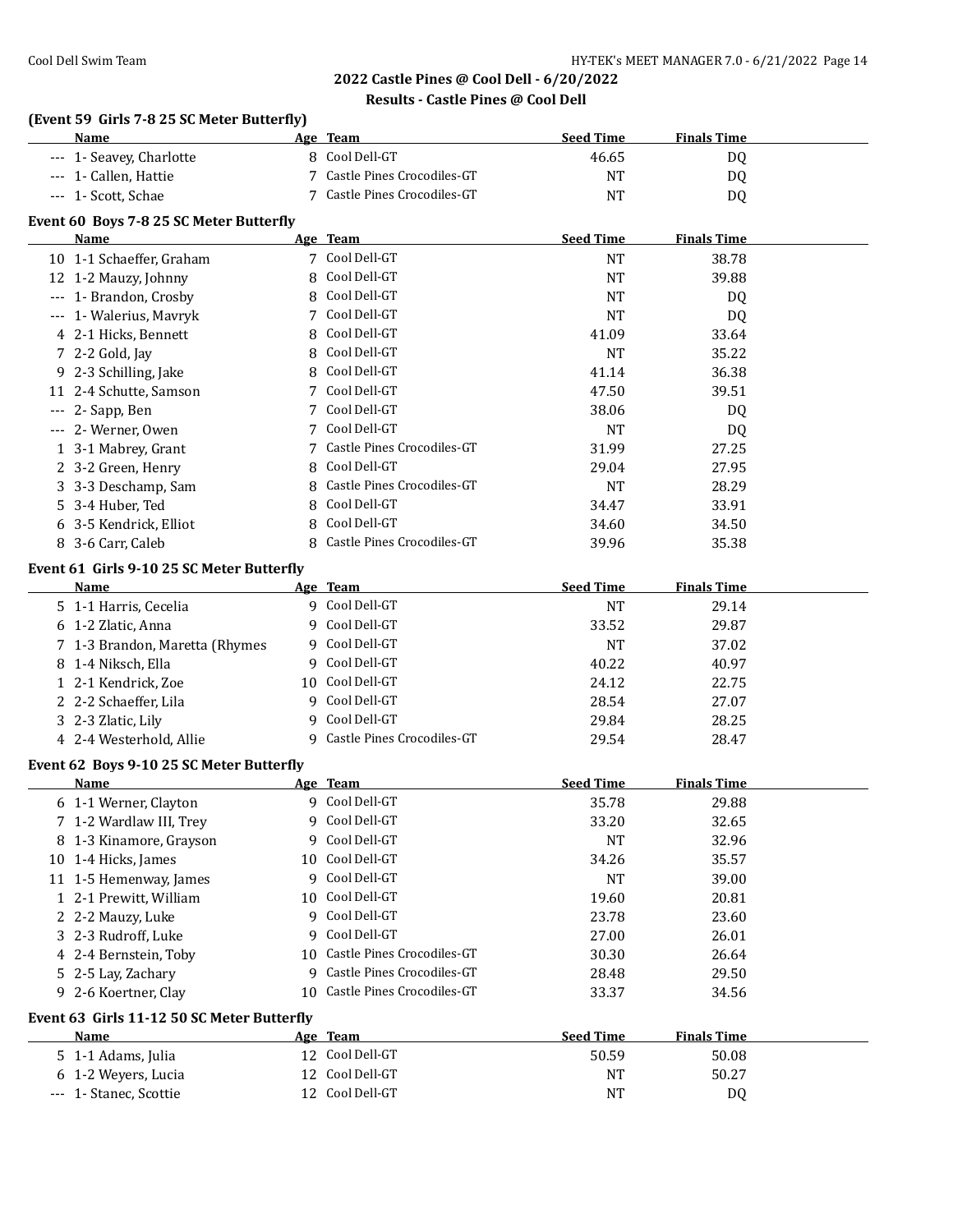### **Results - Castle Pines @ Cool Dell**

## **(Event 63 Girls 11-12 50 SC Meter Butterfly)**

| <b>Name</b>                               |  | Age Team                      | <b>Seed Time</b> | <b>Finals Time</b> |  |  |
|-------------------------------------------|--|-------------------------------|------------------|--------------------|--|--|
| 1 2-1 McCool, Campbell                    |  | 12 Cool Dell-GT               | 39.40            | 38.07              |  |  |
| 2 2-2 Rudroff, Allie                      |  | Cool Dell-GT                  | 43.40            | 42.28              |  |  |
| 3 2-3 Stremlau, Emma                      |  | 11 Castle Pines Crocodiles-GT | 46.24            | 46.66              |  |  |
| 4 2-4 Ham, Adalyn                         |  | 12 Castle Pines Crocodiles-GT | 47.94            | 47.46              |  |  |
| 7 2-5 Walerius, Maelyn                    |  | 12 Cool Dell-GT               | 48.28            | 50.87              |  |  |
| 8 2-6 Koehler, Elaina                     |  | 12 Castle Pines Crocodiles-GT | 59.46            | 56.78              |  |  |
| Event 64 Boys 11-12 50 SC Meter Butterfly |  |                               |                  |                    |  |  |

| Name                    | Age Team                      | <b>Seed Time</b> | <b>Finals Time</b> |
|-------------------------|-------------------------------|------------------|--------------------|
| 4 1-1 Green, Patrick    | 11 Cool Dell-GT               | 52.16            | 51.00              |
| 5 1-2 McLaughlin, Jase  | Cool Dell-GT                  | 53.22            | 52.58              |
| 7 1-3 Francis, Nick     | 11 Cool Dell-GT               | 54.18            | 56.02              |
| --- 1- Schilling, Conor | 11 Cool Dell-GT               | <b>NT</b>        | DQ                 |
| 1 2-1 Sapp, Elliott     | 12 Cool Dell-GT               | 34.82            | 35.39              |
| 2 2-2 Mauzy, Colin      | Cool Dell-GT                  | 42.32            | 42.44              |
| 3 2-3 Deschamp, Caleb   | 11 Castle Pines Crocodiles-GT | 50.90            | 48.97              |
| 6 2-4 Francis, Max      | Cool Dell-GT                  | 51.53            | 55.21              |
| --- 2- Groves, Parker   | Castle Pines Crocodiles-GT    | 58.80            | DQ                 |

### **Event 65 Girls 13-14 50 SC Meter Butterfly**

| Name                    | Age Team                      | <b>Seed Time</b> | <b>Finals Time</b> |
|-------------------------|-------------------------------|------------------|--------------------|
| 1 1-1 Matheny, Sydney   | 14 Cool Dell-GT               | 32.63            | 32.95              |
| 2 1-2 Chumley, Claire   | 13 Cool Dell-GT               | 33.91            | 33.65              |
| 3 1-3 Blom, Paige       | 13 Castle Pines Crocodiles-GT | 35.32            | 34.13              |
| 4 1-4 Bernstein, Millie | 13 Castle Pines Crocodiles-GT | 45.08            | 45.13              |
| 5 1-5 Koertner, Kayla   | 14 Castle Pines Crocodiles-GT | 49.81            | 49.56              |
| 6 1-6 Fletcher, Allie   | 13 Cool Dell-GT               | 55.28            | 52.46              |

### **Event 66 Boys 13-14 50 SC Meter Butterfly**

| <b>Name</b>            | Age Team                      | Seed Time | <b>Finals Time</b> |  |
|------------------------|-------------------------------|-----------|--------------------|--|
| 1 1-1 Schloss, Joey    | 14 Cool Dell-GT               | 44.50     | 39.52              |  |
| 2 1-2 Francis, Patrick | 13 Cool Dell-GT               | 40.47     | 41.77              |  |
| 3 1-3 Berry, Louie     | 13 Castle Pines Crocodiles-GT | 55.22     | 53.95              |  |

### **Event 67 Girls 15 & Over 50 SC Meter Butterfly**

| Name                   | Age Team                      | <b>Seed Time</b> | <b>Finals Time</b> |
|------------------------|-------------------------------|------------------|--------------------|
| 1 1-1 Henage, Alayna   | 16 Cool Dell-GT               | 32.30            | 32.06              |
| 2 1-2 Shaffer, Carly   | 16 Cool Dell-GT               | 32.50            | 33.94              |
| 3 1-3 Fitch, Hannah    | 16 Cool Dell-GT               | 33.02            | 34.19              |
| 4 1-4 Peters, Mia      | 14 Castle Pines Crocodiles-GT | 48.80            | 43.13              |
| 5 1-5 lay, Karina      | 14 Castle Pines Crocodiles-GT | <b>NT</b>        | 45.66              |
| --- 1- Everitt, Kelsey | 18 Cool Dell-GT               | 37.21            | X35.71             |

### **Event 68 Boys 15 & Over 50 SC Meter Butterfly**

| <b>Name</b>           |    | Age Team        | <b>Seed Time</b> | <b>Finals Time</b> |
|-----------------------|----|-----------------|------------------|--------------------|
| 3 1-1 Watkins, Kevin  |    | 18 Cool Dell-GT | 33.65            | 30.77              |
| 5 1-2 Schloss, Jacob  |    | 18 Cool Dell-GT | NT               | 31.70              |
| 7 1-3 Ring, Owen      | 17 | Cool Dell-GT    | 32.81            | 33.33              |
| 8 1-4 Watkins, Luke   |    | 15 Cool Dell-GT | 34.95            | 34.08              |
| 10 1-5 Matheny, Tyler |    | 16 Cool Dell-GT | 41.08            | 39.94              |
| 1 2-1 Chumley, Ben    |    | 15 Cool Dell-GT | 29.77            | 29.77              |
| 2 2-2 Potthast, Kevin |    | 18 Cool Dell-GT | 30.83            | 30.19              |
| 4 2-3 Spoerle, Jacob  |    | 18 Cool Dell-GT | 31.28            | 30.87              |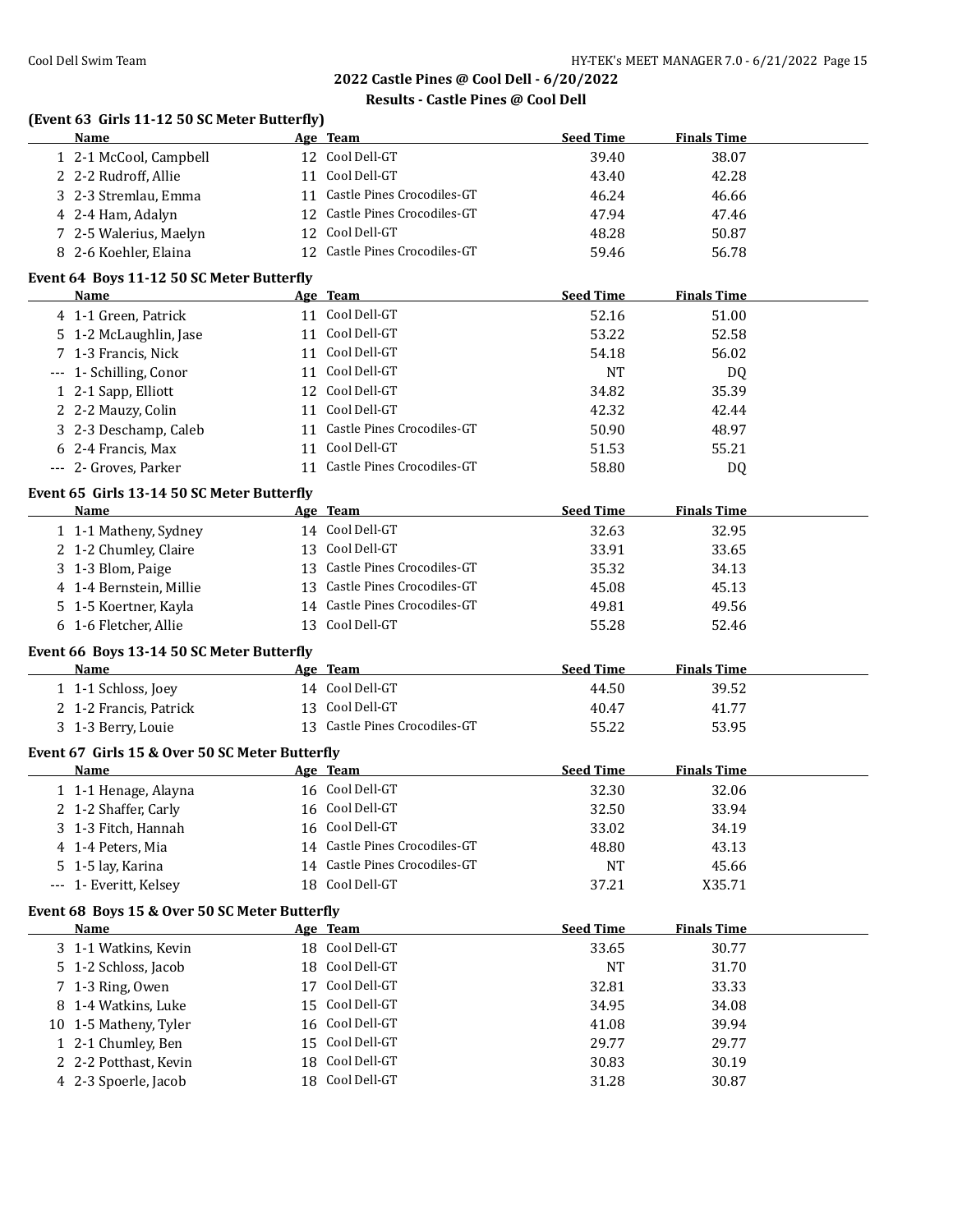| <b>Name</b>                                        | Age Team                      | <b>Seed Time</b>               | <b>Finals Time</b>               |
|----------------------------------------------------|-------------------------------|--------------------------------|----------------------------------|
| 6 2-4 Sturm, Nick                                  | 16 Castle Pines Crocodiles-GT | 31.89                          | 32.65                            |
| 9 2-5 Hume, Ben                                    | 16 Castle Pines Crocodiles-GT | 34.27                          | 34.52                            |
| Event 69 Girls 8 & Under 100 SC Meter Medley Relay |                               |                                |                                  |
| <b>Team</b>                                        | Relay                         | <b>Seed Time</b>               | <b>Finals Time</b>               |
| 1 1-1 Cool Dell-GT                                 | A                             | 1:55.62                        | 2:00.08                          |
| 1) Seavey, Charlotte 8                             | 2) Wolf, Avery 8              | 3) Cannes, Ruthie 7            | 4) Fink, Peyton 7                |
| --- 1- Castle Pines Crocodiles-GT                  | A                             | 2:04.03                        | DQ                               |
|                                                    |                               |                                |                                  |
| 1) Groves, Evie 8                                  | 2) Marofske, Ana 8            | 3) Callen, Hattie 7            | 4) Scott, Schae 7                |
| Event 70 Boys 8 & Under 100 SC Meter Medley Relay  |                               |                                |                                  |
| <b>Team</b>                                        | Relay                         | <b>Seed Time</b>               | <b>Finals Time</b>               |
| 1 1-1 Castle Pines Crocodiles-GT                   | $\overline{A}$                | 1:55.10                        | 1:58.08                          |
| 1) Mabrey, Grant 7                                 | 2) Heck, Tristan 8            | 3) Bowers, Jackson 8           | 4) Carr, Caleb 8                 |
| 2 1-2 Cool Dell-GT                                 | B                             | NT                             | 2:20.65                          |
| 1) Sapp, Ben 7                                     | 2) Schutte, Samson 7          | 3) Hicks, Bennett 8            | 4) Mauzy, Johnny 8               |
| --- 1- Cool Dell-GT                                | A                             | 1:51.23                        | DQ                               |
| 1) Green, Henry 8                                  | 2) Huber, Ted 8               | 3) Kendrick, Elliot 8          | 4) Lucas, Austin 7               |
| Event 71 Girls 9-10 100 SC Meter Medley Relay      |                               |                                |                                  |
| Team                                               | Relay                         | <b>Seed Time</b>               | <b>Finals Time</b>               |
| 1 1-1 Cool Dell-GT                                 | A                             | 1:27.11                        | 1:32.70                          |
| 1) Gold, Abby 10                                   | 2) Johnston, Claire 10        | 3) Victor, Morgan 10           | 4) Kendrick, Zoe 10              |
| 2 1-2 Cool Dell-GT                                 | B                             | 1:48.61                        | 1:53.70                          |
| 1) Zlatic, Lily 9                                  | 2) Weber, Brooklyn 9          | 3) Schaeffer, Lila 9           | 4) Zlatic, Anna 9                |
| 3 1-3 Cool Dell-GT                                 | C                             | 1:58.15                        | 2:03.37                          |
| 1) Vaninger, Luella 9                              | 2) Mulchek, Audrey 9          |                                |                                  |
|                                                    | A                             | 3) Massaro, Nora 9             | 4) Niksch, Ella 9<br>2:38.50     |
| 4 1-4 Castle Pines Crocodiles-GT                   |                               | NT                             |                                  |
| 1) Littmann, Amelia 6                              | 2) Soltow, Olivia 8           | 3) Westerhold, Allie 9         | 4) Idleman, Avery 7              |
| Event 72 Boys 9-10 100 SC Meter Medley Relay       |                               |                                |                                  |
| Team                                               | Relay                         | <b>Seed Time</b>               | <b>Finals Time</b>               |
| 1 1-1 Cool Dell-GT                                 | A                             | 1:27.19                        | 1:35.15                          |
| 1) Mauzy, Luke 9                                   | 2) Landwehr, Sam 10           | 3) Prewitt, William 10         | 4) Rudroff, Luke 9               |
| 2 1-2 Castle Pines Crocodiles-GT                   | A                             | 1:40.12                        | 1:47.26                          |
| 1) Koertner, Clay 10                               | 2) Bernstein, Toby 10         | 3) Lay, Zachary 9              | 4) Trost, Charlie 10             |
| 3 1-3 Cool Dell-GT                                 | B                             | 1:48.91                        | 1:55.15                          |
| 1) Wardlaw III, Trey 9                             | 2) Gianino, Lucas 10          | 3) Wolf, Jacob 10              | 4) Kinamore, Grayson 9           |
| 4 1-4 Cool Dell-GT                                 | $\overline{c}$                | 2:09.20                        | 2:04.96                          |
| 1) Schutte, Lucas 10                               | 2) Harris, Ollie 10           | 3) Werner, Clayton 9           | 4) Hicks, James 10               |
| Event 73 Girls 11-12 200 SC Meter Medley Relay     |                               |                                |                                  |
| <b>Team</b>                                        | Relay                         | <b>Seed Time</b>               | <b>Finals Time</b>               |
| 1 1-1 Cool Dell-GT                                 | $\boldsymbol{A}$              | 2:42.99                        | 2:42.68                          |
| 1) Peterson, Ellie 12                              | 2) Rudroff, Allie 11          | 3) Potthast, Clara 12          | 4) McCool, Campbell 12           |
| 2 1-2 Castle Pines Crocodiles-GT                   | A                             | 3:00.64                        | 3:00.63                          |
| 1) Favazza, Lucy 11                                | 2) Stremlau, Emma 11          | 3) Ham, Adalyn 12              | 4) Thompson, Ashlyn 12           |
|                                                    | B                             |                                |                                  |
| 3 1-3 Cool Dell-GT                                 |                               | 3:14.69                        | 3:28.76                          |
| 1) Rakers, Sydney 11                               | 2) Weyers, Lucia 12           | 3) Walerius, Maelyn 12         | 4) Adams, Julia 12               |
| 4 1-4 Castle Pines Crocodiles-GT                   | B                             | 3:29.51                        | 3:34.83                          |
| 1) Westerhold, Izzie 12                            | 2) Koehler, Evie 12           | 3) Theodorou, Lydia 11         | 4) Koehler, Elaina 12            |
| 5 1-5 Cool Dell-GT                                 | C                             | 3:37.39<br>3) Gianino, Kate 12 | 3:44.21<br>4) Stanec, Scottie 12 |
| 1) Wardlaw, Lillian 12                             | 2) Zlatic, Meg 11             |                                |                                  |